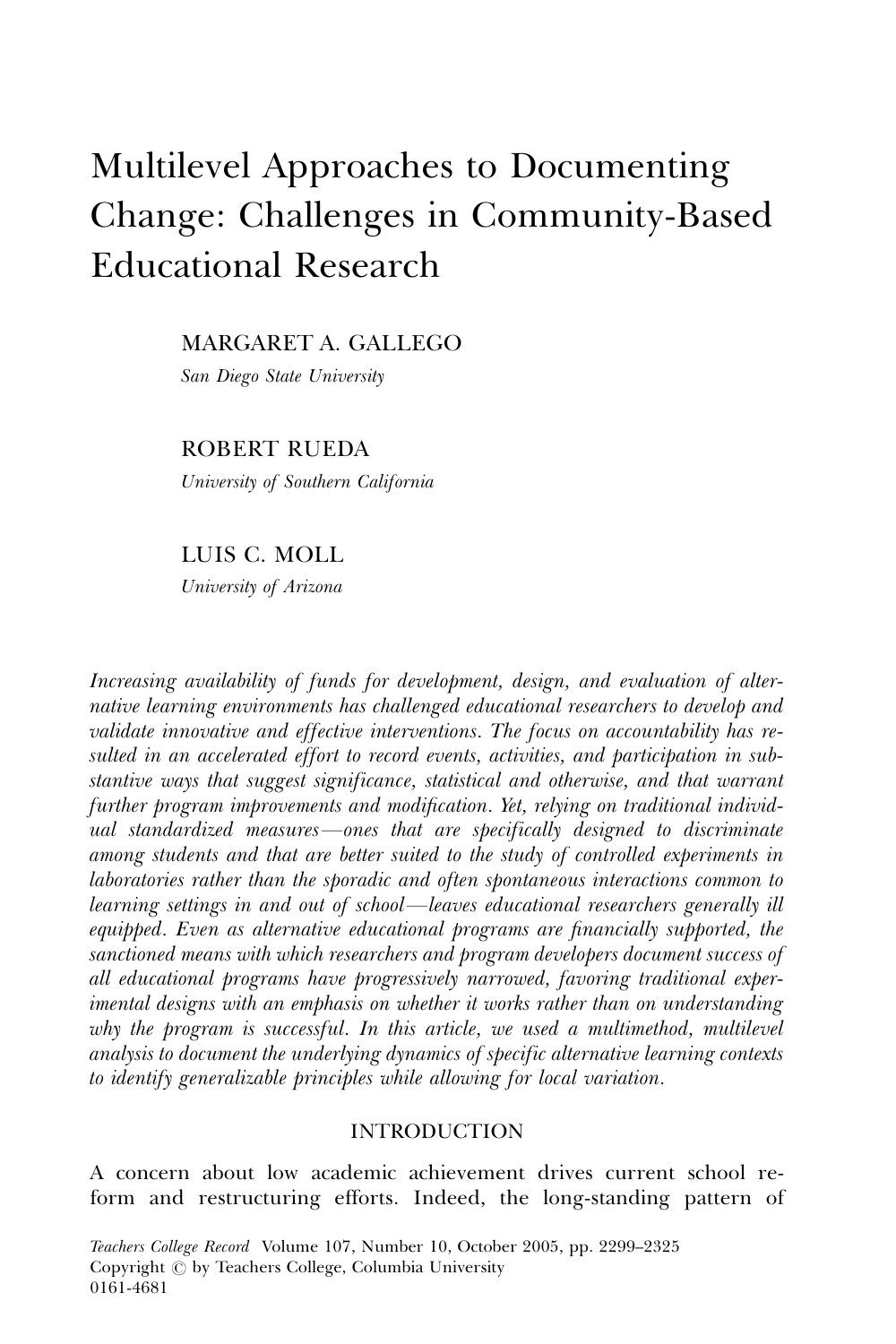educational underachievement among students from linguistically and ethnically diverse cultural groups is especially troubling because it often results in stigmatizing educational labels, placements in low-level educational tracks (including special education), diminished educational expectations, and other negative educational consequences. One common explanation for this pattern is rooted in deficit theories that place the blame for poor achievement on intrinsic characteristics of the child and the family or community. In the past, these have included factors such as low intelligence, poor motivation, and lack of linguistic or higher order thinking ability. Researchers (Gibson, 1997; Mehan, Hubbard, & Villanueva, 1994) have noted that these presumed deficits are often used to characterize members of entire cultural, linguistic, or economic groups (Harklau, 2000; Trueba, 1987; Valdes, 2001; Valencia, 1998), often relying on traditional individual standardized measures specifically designed to discriminate among students.

Although some work in this area has focused exclusively on the individual child and his or her presumed deficits, other approaches have begun to look at the nature of schooling as well. It has been argued, for example, that there is a great deal of diversity even among what is thought to be the "normative" classroom/school culture (Gallego & Cole, 2001), and much research therefore fails to document the varied ways that individual children experience schooling. Indeed, research has consistently reported that the standard curriculum is rarely neither delivered nor received in a standard manner (cf. Anyon, 1980; Eder, 1983; Gamoran, 1989; Moll, Diaz, Estrada, & Lopes, 1992; O'Donnell, Wilson, & Tharp, 2002; Rist, 1970).

Alternatives to deficit-based explanations of achievement have drawn heavily on culturally grounded research approaches drawn from disciplines such as anthropology. Erickson (1986, 1987), for example, offered an alternative explanation for minority underachievement, drawing on an approach he described as ''interpretative.'' Anthropologically and socioculturally oriented educational research focuses upon individuals' interaction within specific social contexts (e.g., schools and classrooms) and on how these interactions are consequential to students' academic success. This shift in orientation toward the understanding of individuals within specific contexts has directed research toward the investigation of the features of the basic social organization, the underlying assumptions of traditional school, and the effects that these might have on students' participation, and ultimately, on student achievement (cf. Gamoran, 1987; Spindler, 1982; Valdes, 1998).

Those who have conducted research from this perspective argue that learning and development occurs in settings beyond the classroom (Lave & Wenger, 1991; Moll et al., 1992; Rogoff, 1991; Rogoff, Turkanis, & Bartlett,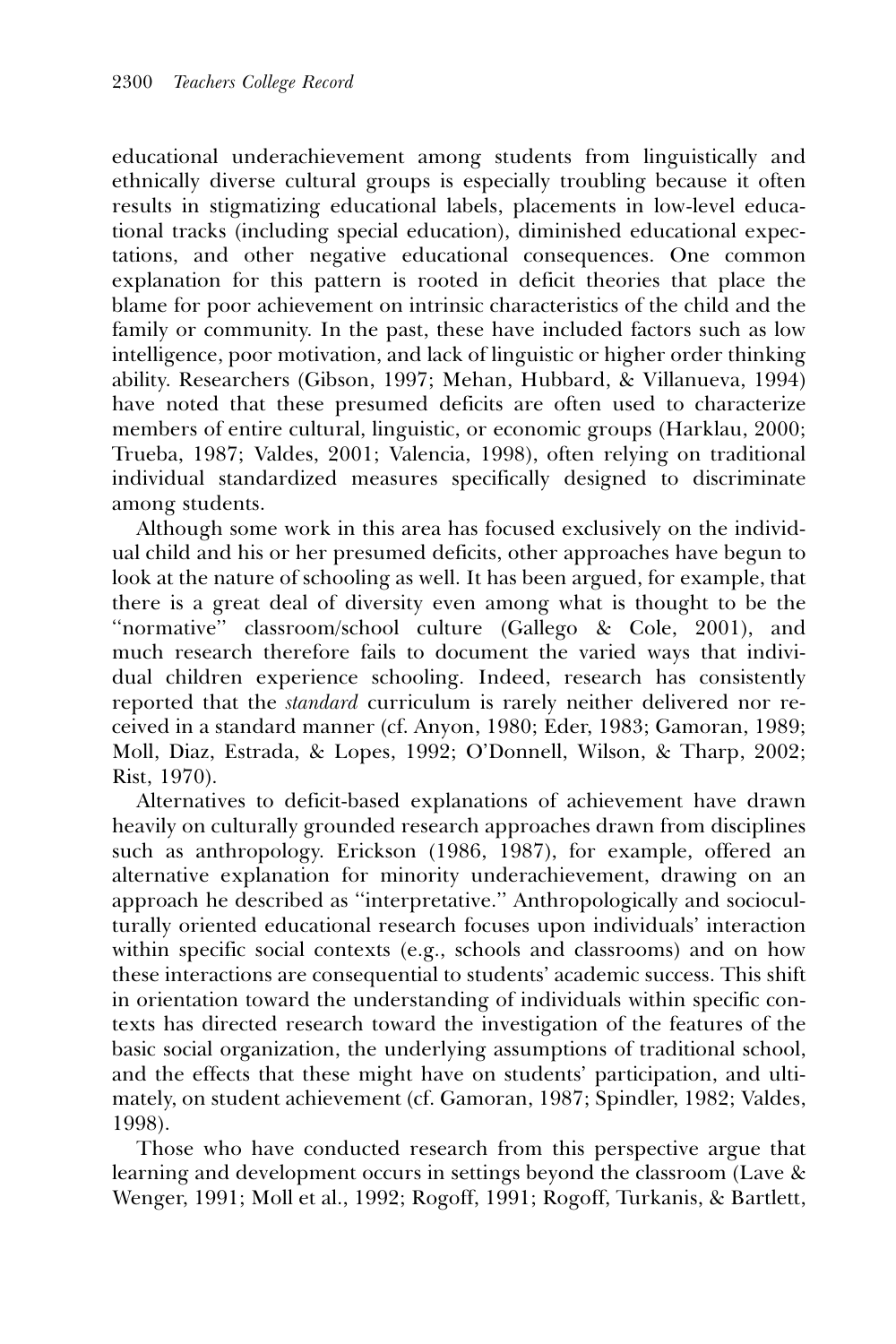2001) and in ways not amenable to traditional measurement and assessment. Investigation of children's participation in varied contexts (classroom/ school, home, community, churches) has been critical in offering alternative explanations for differential educational achievement among students (Gutierrez, 2002; Harklau, 2000; Heath, 1983; McDermott, 1993; Rueda & Mehan, 1986). Collectively, these research studies portray competence or incompetence as context bound; that is, the interactive situations and physical environments influence performance.

There is some evidence that some environments, such as after-school clubs and activities, provide an interesting alternative to the typical social organization of many classrooms. Indeed, free of typical constraints (e.g., mandatory curriculum, highly structured and hierarchical environments), these after-school environments, once assumed to be ''idle'' or recreational time, have the potential to support and enhance students' school-based knowledge (Gallego & Blanton, 2002; Schauble & Glaser, 1996; Vasquez, 2003).

Research has indicated that those features, such as internal motivation, greater flexibility, and cooperative arrangements, are more frequently found in alternative settings than in school settings but are not guaranteed. Resnick (1991) cautioned that simply removing oneself physically from the classroom is insufficient because the majority of the supplemental learning environments outside schools only replicate the typical interaction and content provided in schools. Furthermore, piecemeal attempts at ''adopting'' nonschool characteristics into the educational setting have failed to be sustained with depressing predictability (Cuban, 1991; Sarason; 1991). We argue that a systemic approach to understanding individual performance within specific contexts is necessary.

Government support of alternative learning environments is clearly evident in the increasing availability of funds for development, design, and evaluation (cf. California Department of Education, 1994). Educational researchers are challenged as never before to develop and validate innovative and effective interventions. The focus on accountability has resulted in an accelerated effort to record events, activities, and participation in substantive ways that suggest significance—statistical and otherwise—and that warrant further program improvements and modification. Yet educational researchers are generally ill equipped, with traditional methods that are better suited to the study of controlled experiments in laboratories. Further, these traditional research methods, insufficient and inappropriate for the documentation of the learning that occurs in ''real'' classrooms, are the same research tools and designs available to researchers interested in examining learning as it occurs in nonschool settings—that is, presumably, learning in the "real" world. In sum, even as alternative educational programs are financially supported, the sanctioned means with which researchers and program developers document success of all educational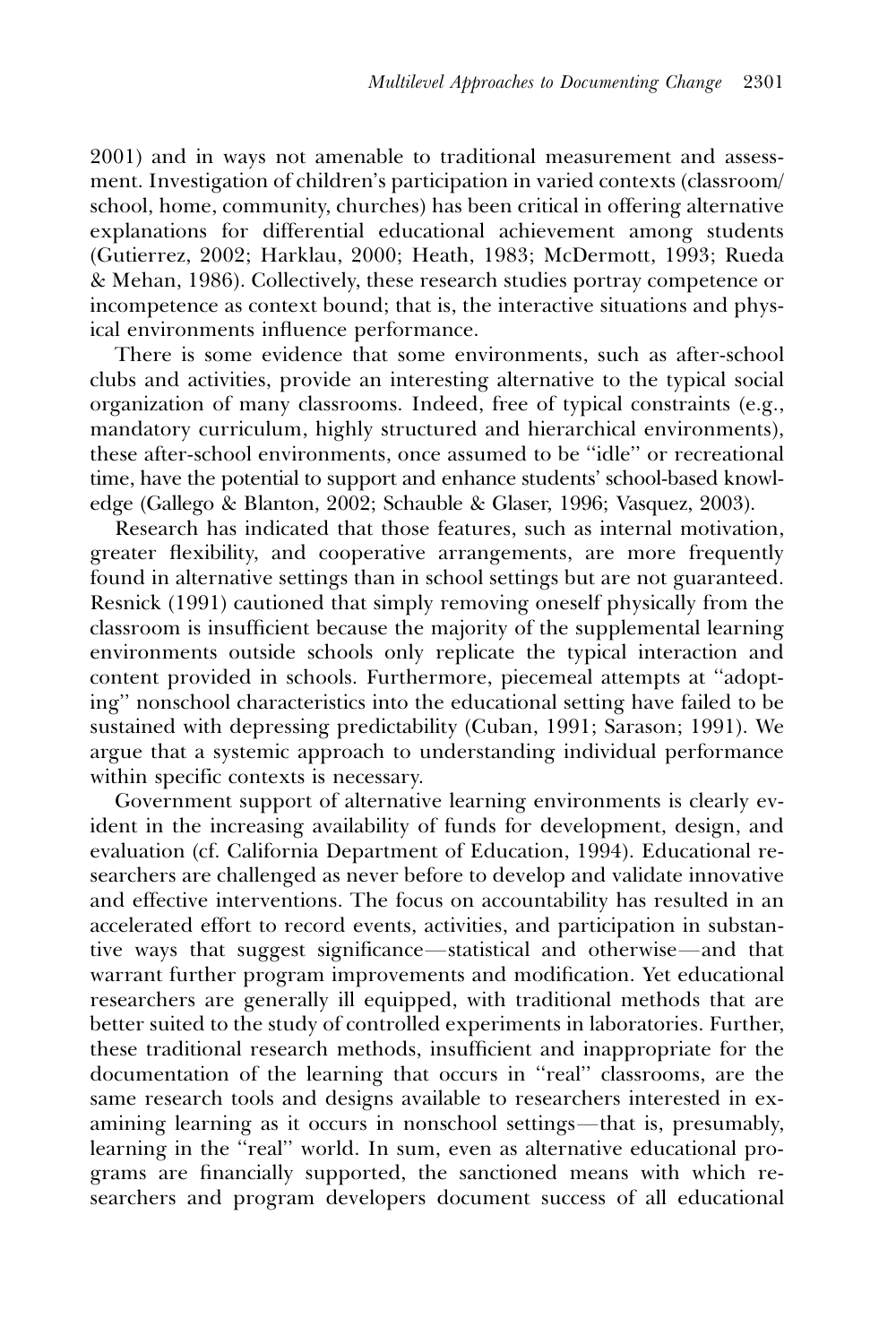programs has progressively narrowed, favoring traditional experimental designs that emphasize whether it works rather than understanding why the program is successful (National Clearninghouse for Comprehensive School Reform, 2003). One serious limitation of traditional approaches to documenting student achievement is that the outcomes, or treatment effects, are thought to reside exclusively within the individual. Another is that traditional analysis seeks an understanding of individual difference/performance based on product scores (achievement) without attending to the circumstances that surround the generation of these outcomes (i.e., the process; see Rogoff, 2003 for discussion of these points). Last, traditional research approaches operate as if all students' participation is equal. That is, there may be allowances made for assessing variability in interventions (fidelity of treatment), but not for how these may be differentially experienced by individuals in that setting.

It can be argued that the study and design of alternative learning environments such as after-school settings have much to offer in terms of school reform and change. However, there are unique challenges in studying learning and development in such settings. Given the potential of such settings to inform more traditional school practice, we believe that it is important to document and understand the conceptual and methodological challenges posed while conducting research in and out of school and community contexts.

In this article, we describe one such effort based on work in an afterschool group of projects collectively known as the Fifth Dimension. In particular, we focus on the methodological challenges inherent in documenting children's learning in this type of environment. Although a number of sites make up the Fifth Dimension network, each with its own characteristics (or what we have come to refer to as ''personalities''), we elaborate here on the various methodological challenges we faced based upon our study of four of these sites in Southern California. The goal is to describe and explore some of the issues that have arisen in the course of documenting the features of the social organization and operating principles of specific sites, while documenting individual participation and outcomes, particularly those related to literacy and language proficiency. In addition, we describe some of the adaptations and approaches that we have used based on those considerations.

We begin our discussion with an overview of the Fifth Dimension project, our theoretical orientation toward the project, our research questions, and data collection methods for documenting the learning that took place in these nonschool environments. Second, we review how our theoretical orientation to research helped us to address methodological challenges posed in the evaluation of this project. Finally, we conclude by describing how our approach to field methods may be useful for reconsidering research conducted both in and out of the classroom/school context.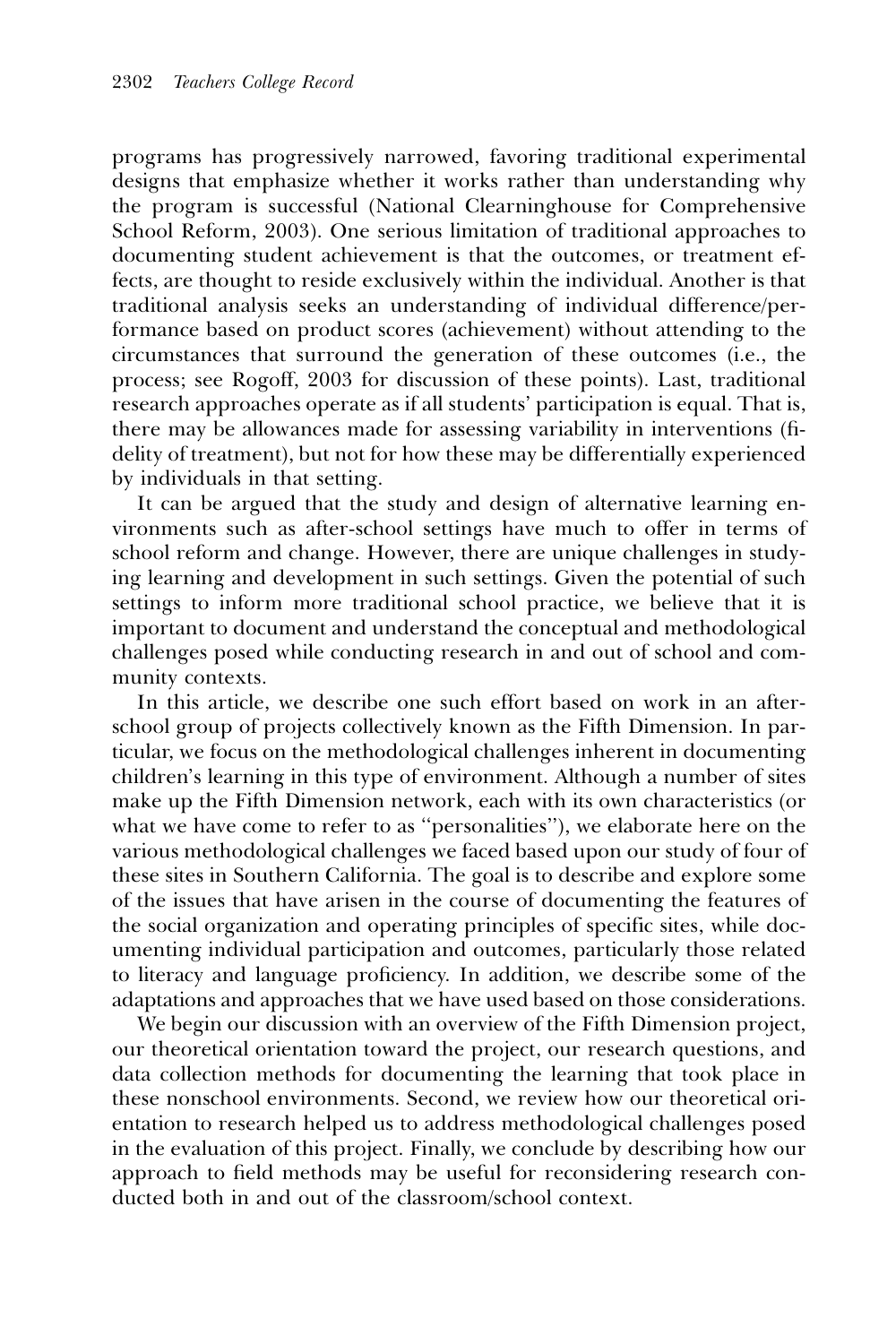# THE FIFTH DIMENSION PROJECT: A SYSTEM OF COMMUNITIES

The Fifth Dimension project is a collective of after-school programs located in a variety of community-based settings, such as Boys and Girls Clubs, YMCAs and YWCAs, recreation centers, and public schools. It was originally developed in California as a project at a single university and has since led to the development of affiliated sites statewide, nationally, and even internationally. Each site is aimed at improving the literacy of elementary school children; full participation in activity requires that everyone learn to use and communicate about many different types of educational activities, computer and noncomputer (a fuller description of this history and approach involved in this work is found in Cole, forthcoming).

Each Fifth Dimension site typically operates through a collaborative agreement of three partner entities. One partner is the university that provides various types of resources, including some that directly support the site (i.e., labor in the form of undergraduates or partial funding for site staff). The second community partner is the community agency or organization that provides the physical location of the site and other resources, to varying degrees, such as computers, and in some cases, staff members. Both of these entities typically embrace a host of various institutional and bureaucratic issues that impact the individual partnership and that vary from site to site.

The third partner is the extended and loosely organized external community of participants of other Fifth Dimension sites (in the United States), which is collectively referred to as the Distributed Literacy Consortium (DLC). Relationships among the various sites are interactive in ways that differ for each site and reflect the dynamic changes of particular sites over time. Collectively, the partnership among these three communities aims to (a) create sustainable activity systems in different institutional settings, (b) foster cognitive and social development among participants, and (c) provide a context in which undergraduates from disciplines such as developmental psychology, communication, and teacher education have opportunities to connect theory with practice and at the same time deliver community service to children in the local community.

In service of the three overarching goals are the general principles that all Fifth Dimension sites hold in common. These principles are organized under the three categories: structure, participation, and learning.

#### **STRUCTURE**

• There is an emphasis on interactive technologies, including, but not limited to, computers, telecommunications, and multimedia.

 $\bullet$  There is a mythical/virtual entity—referred to at the various sites as the Wizard, El Maga, Golem, Proteo, or Volshebnik—who stimulates,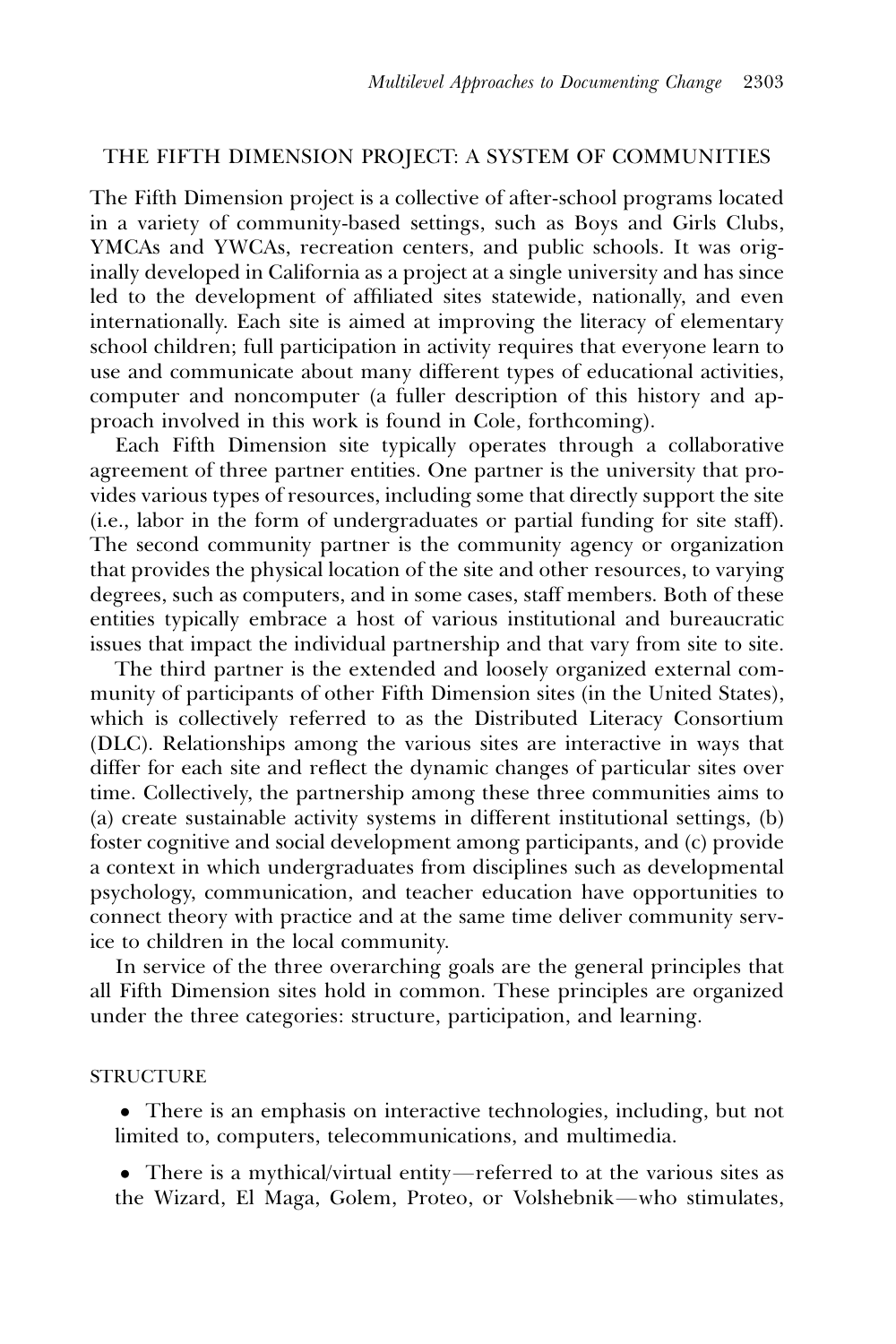amuses, oversees, coordinates, and bemuses participants through the telecommunications system.

• There is a focus on diversity: diversity of legitimate goals, diversity of ways of achieving goals, diversity of kinds of literacy promoted.

• Intellectual resources and labor are distributed within and among Fifth Dimension sites.

# **PARTICIPATION**

• Activity must be a mixture of play and education. The play element is needed for the children to participate; the education element is needed for the adults to justify support.

! The mix of play and education must be such that the children come voluntarily.

! Activities must allow children a substantial element of personal choice and self-direction within an overall structure designed to promote all participants' development of levels of expertise.

• Performance in the Fifth Dimension has no direct relation to any grading, testing, or evaluation in the child's regular school. It is an activity to be evaluated by criteria of success intrinsic to the community of practice that engages it.

# LEARNING

• Learning is an active process that is fostered by norms of interaction in which adults work alongside children as coparticipants and not as directors.

• The environment should be dense in occasions for authentic problem solving and communication of the process and products of problem solving.

• Children are encouraged to describe, through written and oral language and other modes of expression, how they accomplish tasks and other sense-making activities. It should be noted that these are not rigid prescriptions, but rather general organizing principles. Their implementation and the emphasis and focus of individual sites can and do result in a great deal of variation.

# THE SETTING: THE FIFTH DIMENSION

There are noticeable critical elements that identify each site as a Fifth Dimension. At the core of the Fifth Dimension are ''routines,'' the patterned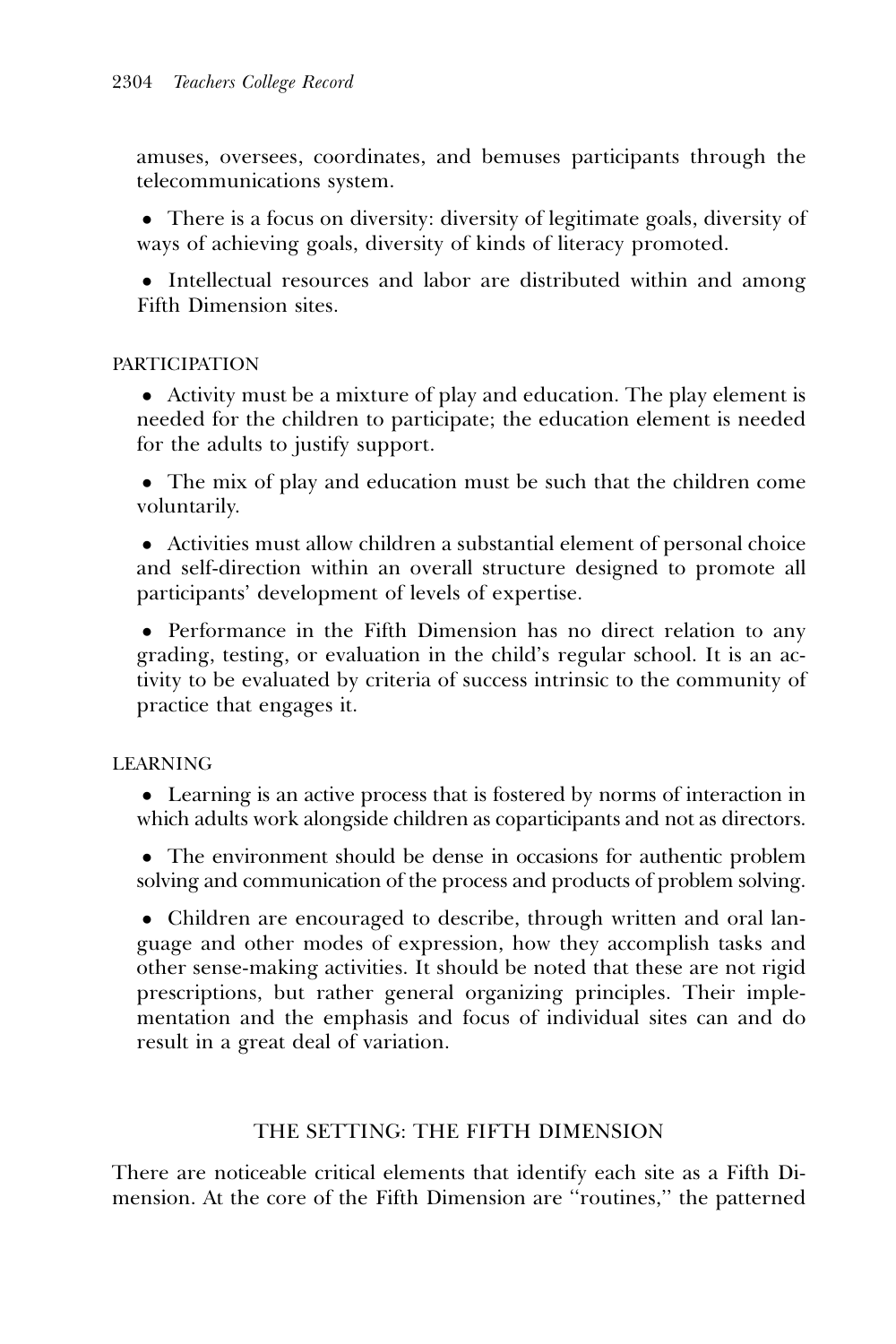regular sequences of activities and behaviors that constitute the day-to-day life at each site (e.g., sign-in, snack time, homework station). Common artifacts include the maze, computers, games, ''cruddy creatures'' used to identify participants in board games, and other similar artifacts. The routines are mediated and supported by the artifacts (e.g., participants' completed tasks are recorded in activity logs, and progress is indicated by one's position within the maze). Although computers and telecommunications networks are key artifacts, by and large, the level of technology is rather low-end, depending on microprocessors and off-the-shelf software of the kinds that communities are likely to provide through donations. Access to the Internet is also an important element of each system, serving as an important link to other sites and to the overall consortium.

The artifacts contained in each site are, in turn, embedded in various physical settings and locations where specific activities occur (e.g., computer stations, game board table, and maze display). The layouts of various sites are not standard, but rather reflect the unique distinguishing characteristics of each one. However distinct the physical environments, one common feature is that all Fifth Dimension activity takes place after school. This was a strategic design feature and a deliberate socioecological choice, because this period of the day represents unsupervised or unproductive time for many of the students in the communities targeted by the projects. This niche capitalized on the opportunities for intergenerational interactions among participants.

Participants at various sites include students, undergraduates, site coordinators, evaluation team members, parents, and visitors. The participants' roles, length of participation, and levels of involvement vary. For example, children's participation is completely voluntary, and they can leave any time. Undergraduates come and go every semester. Parents' participation is variable and varies significantly by site. On the other hand, site coordinators attend site each session and typically remain staff members for multiple semesters, and in some cases, they have remained a part of the activity for years. Once inside, all participants typically follow the established routines at that site. The movement of evaluation team members (the authors) has been unrestricted, allowing them to follow activities, note changes in structure and routines over time, and document ''breakdowns'' and how they have been resolved.

#### A FOCUS ON LANGUAGE AND CULTURE

In an early phase of this work, the funding agency requested that three evaluation teams investigate and document different aspects of the implementation and effects of the projects. One team was designated the cognitive team, another the process team, and a third the language and culture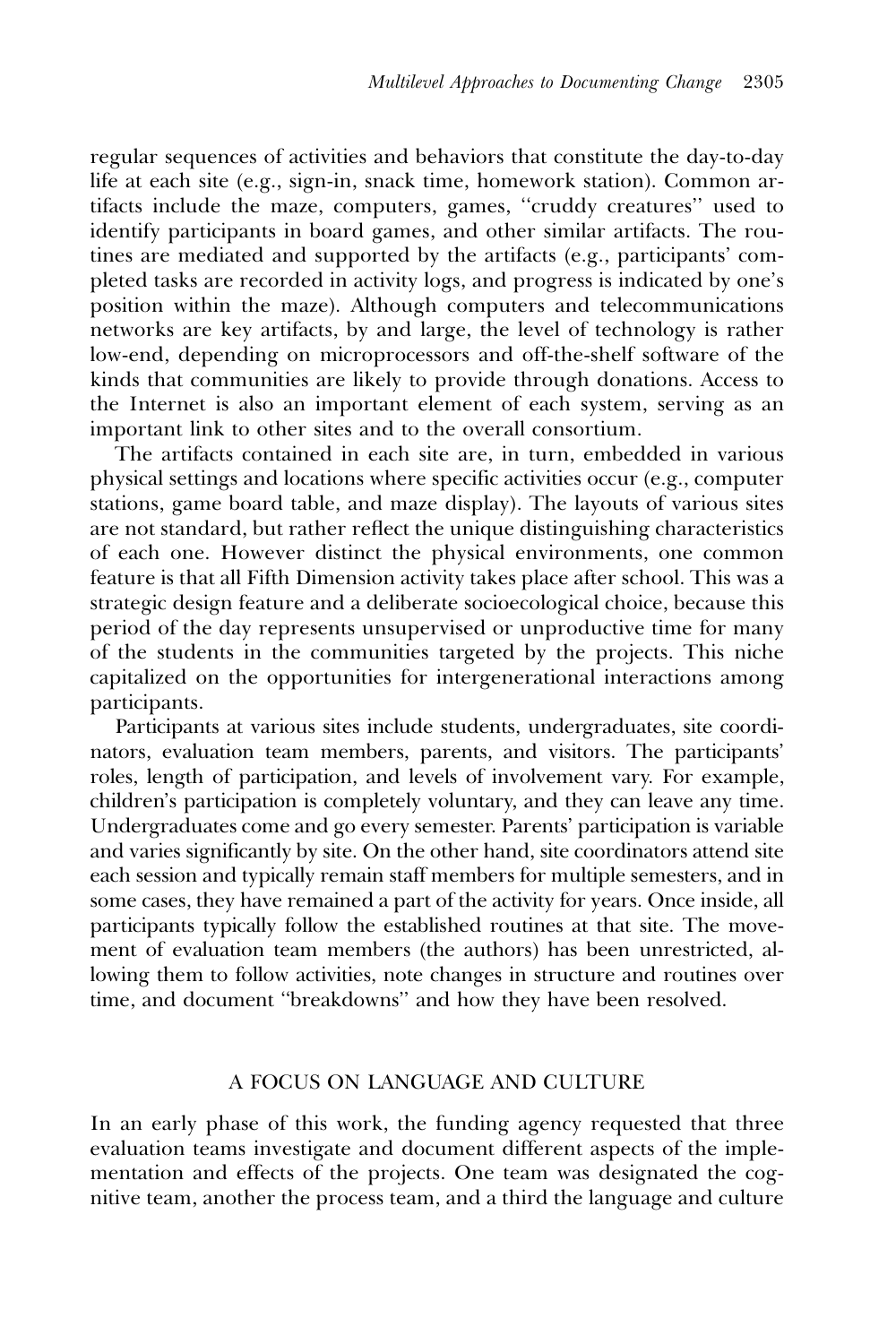team. The latter was the focus of the authors, and observations centered on four sites located in Southern California. Although each maintains a unique blend of local attributes and Fifth Dimension principles, a strategic selection criterion was that these sites served primarily children whose language background was diverse.

A brief description of each of the four sites is provided in the following paragraphs. In the remainder of this paper, we focus on select examples drawn from each of the sites to illustrate the methodological issues and challenges that research in such sites can engender.

#### SOLANA BEACH, CALIFORNIA

Two very distinct Fifth Dimension sites operate in the municipality of Solana Beach. The two sites both draw from the same university for student participants. However, their child participants are drawn from two distinct neighborhoods, one upper middle class and the other working class. La Clase Magica (the magical classroom), located at Saint Leo's Church within the Eden Gardens neighborhood and serving working-class students, was the site selected by the language and culture team. All neighborhood participants walk to this site with younger and older siblings in tow. University students carpool to the site, about 10 miles from the university campus.

Bilingualism is evident in every aspect of life (e.g., schooling, church life, and neighborhood affiliations) within the neighborhood. The principal investigator of the La Clase Magica site is herself bilingual, biliterate, and bicultural. The explicit goal of the site was to encourage bilingualism and biliteracy. All bilingual communication attempts were encouraged and respected, including code-switching (mixing of English and Spanish in the same sentence), a practice commonly discouraged in schools.

## SAN MARCOS, CALIFORNIA

The Escondido Boys and Girls Club served as the host for the Fifth Dimension site in this community. University students were enrolled at Cal State San Marcos and attended site sessions in partial fulfillment of coursework within either the psychology or teacher education departments. Many of the university students reported bilingual abilities in several languages. The children at this site had limited bilingual abilities even though many had exposure to multiple language backgrounds. Biliteracy was not a focus of research at this site, nor was it commonly used in daily operations. The principal investigator was a professor of psychology whose research interest was in cognitive development and computer literacy, and the activities at the site reflected this emphasis.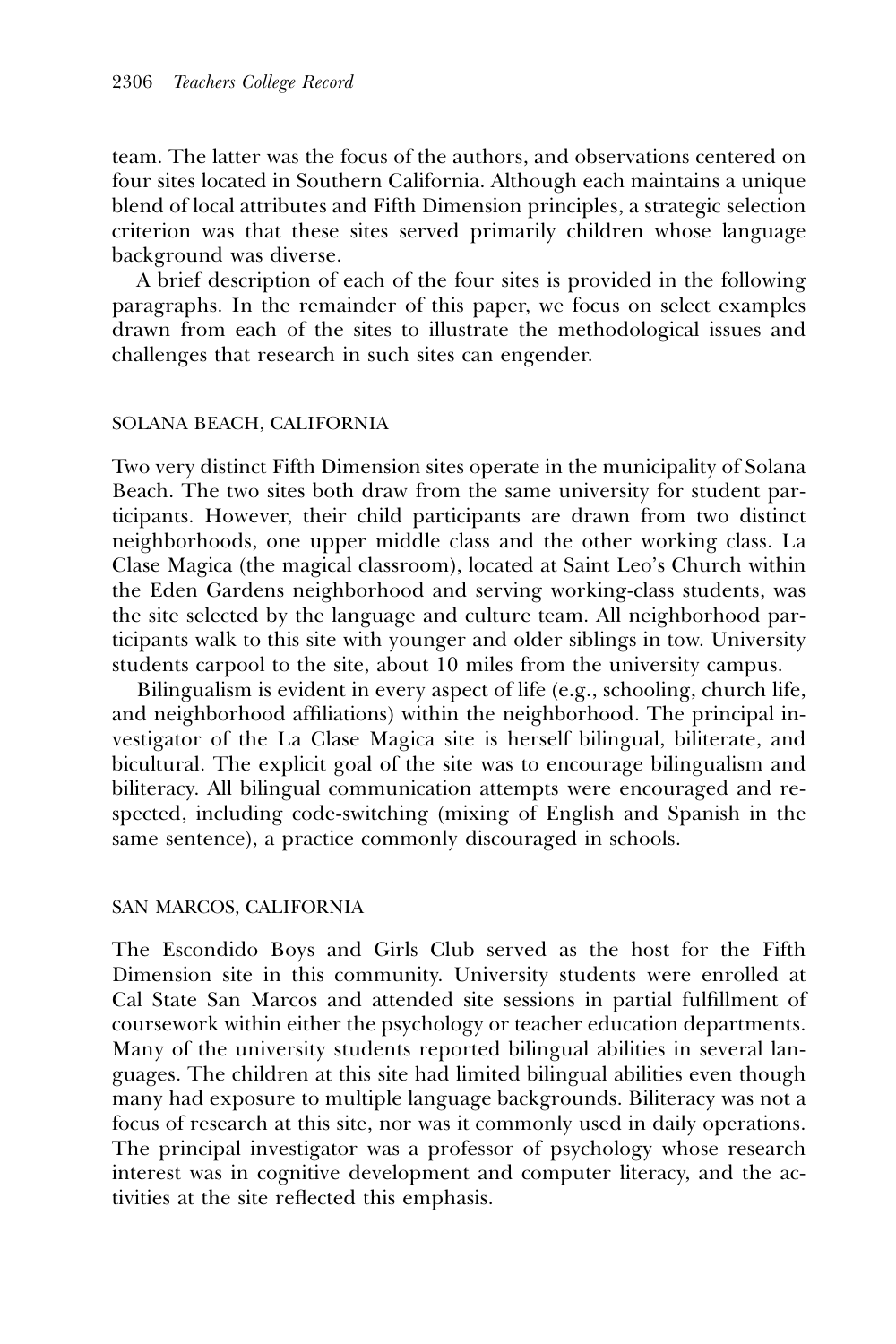#### WHITTIER, CALIFORNIA

The local chapter of the Boys and Girls Club served as the host for the Fifth Dimension site in Whittier. University student participants were enrolled in the teacher education program of Whittier College, a short distance from the club. A majority of the university students who participated in the Fifth Dimension had partial to full bilingual Spanish/English proficiency. The children attending the site represented a broader range of ethnicity than the university students did, and many of the children had functional proficiency of Spanish/English bilingualism. This site also referred to itself as a Fifth Dimension. The site principal investigator was a professor of education at Whittier College.

#### SANTA BARBARA, CALIFORNIA

The host institution of the Santa Barbara site was the local chapter of the Boys and Girls Clubs. The children who attended this site were almost exclusively attendees of an elementary school that followed a dual-language (Spanish/English) immersion program. The university students who attended the site were enrolled at the College of Education at the University of California, Santa Barbara. In most cases, teacher education students were concurrently working with nonsite children in traditional academic settings (classrooms) during the same semester that they attended Fifth Dimension sessions. The principal investigator was a professor of education and bilingual/biliterate. The Fifth Dimension activity was locally referred to as Club Proteo, a name selected to emphasize the multimedia representation of text and language that was supported and encouraged at the site.

Collectively, participants of the four focus sites represented a broad range of language abilities and language backgrounds. Although all sites served students who came from backgrounds in which English was not the primary language, the degree to which bilingualism and cultural factors were emphasized in daily operations differed. Another source of betweensite variance had to do with location. For example, the Fifth Dimension sites that physically resided within a Boys and Girls Club environment constantly competed for participant attendance in the face of many other choices (soccer, basketball, crafts, and so on) available to children. To encourage attendance, these sites allowed a ''walk-in and try-out'' policy. On the other hand, participants at La Clase Magica were in a location that had no other activity available, and the Fifth Dimension sessions were the exclusive choices. This had the effect of sustaining a population of children who attended faithfully, while the ''walk-in'' attendees were few.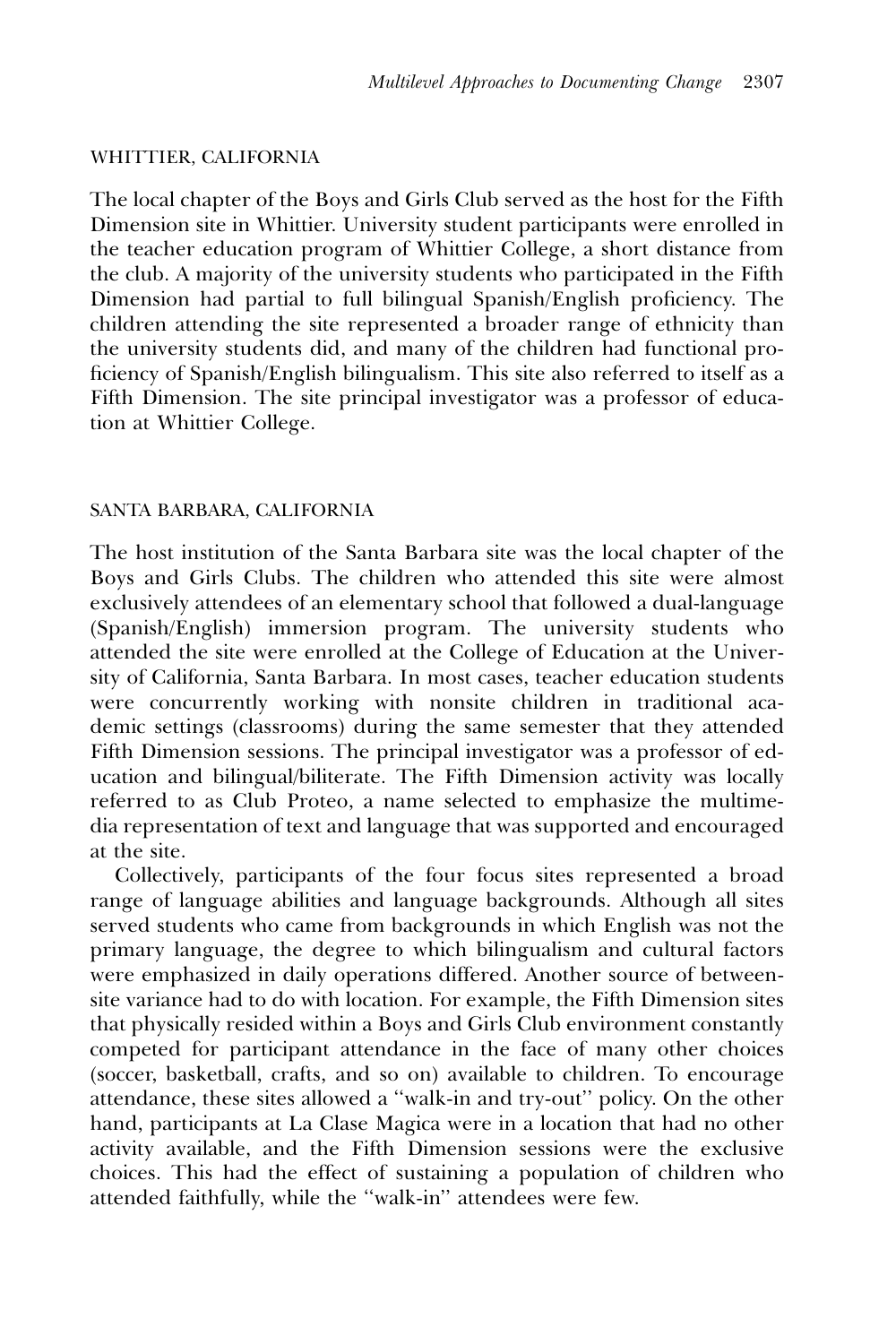## A THEORETICAL ORIENTATION

The task of the language and culture team was to investigate and document aspects of Fifth Dimension language and culture as they played out at different sites. Given the earlier discussion of the importance of sociocultural context and cultural process in learning and development, we adopted a sociocultural, or sociohistorical, approach (Moll, 1992; Rogoff, 2003; Wells & Claxton, 2002; Wenger, 1998; Wertsch, 1998) that focuses on these aspects of development and on the role of cultural tools in this process. In addition, we drew on the notion of communities of learners and transformation of participation (Wenger; Rogoff, 2003) that help conceptualize the ways that learners move from more peripheral to more central members of a given cultural community.

It quickly became apparent that the Fifth Dimension was organized differently than many intervention-oriented educational innovations. Rather than a rigid and inflexible adherence to core principles for the express purpose of sustaining and propagating the innovation, the Fifth Dimension sites adhered to a set of core organizing principles while simultaneously retaining the flexibility to adapt at the local level. Thus, the qualitative characteristics of each system were unique. The characteristics of individual sites led us to refer to ''themes'' or generalized ''personalities'' that differentiated the cultural features and themes at the various sites. Our analyses suggested that the thematic characterization, or ''personalities,'' of each site were heavily influenced by the research of the person running the site (principal investigators). For example, this led to a focus on computer literacy at the San Marcos site, an emphasis on a community service orientation at the Whittier site, an emphasis on primary language maintenance and bilingualism at the Solana Beach/La Clase Magica site, and community involvement and change at the Santa Barbara site. These varied research interests and their subsequent organizational consequences are examples of the flexible adaptation of a core set of organizing principles tailored to the unique context in which the site is located, and served the sites' sustainability efforts.

#### OUR RESEARCH QUESTIONS

Building from a sociohistorical perspective, we have explored the following questions:

- ! What are the unique and recognizable cultural features of the different Fifth Dimension sites?
- ! How are these features developed and sustained?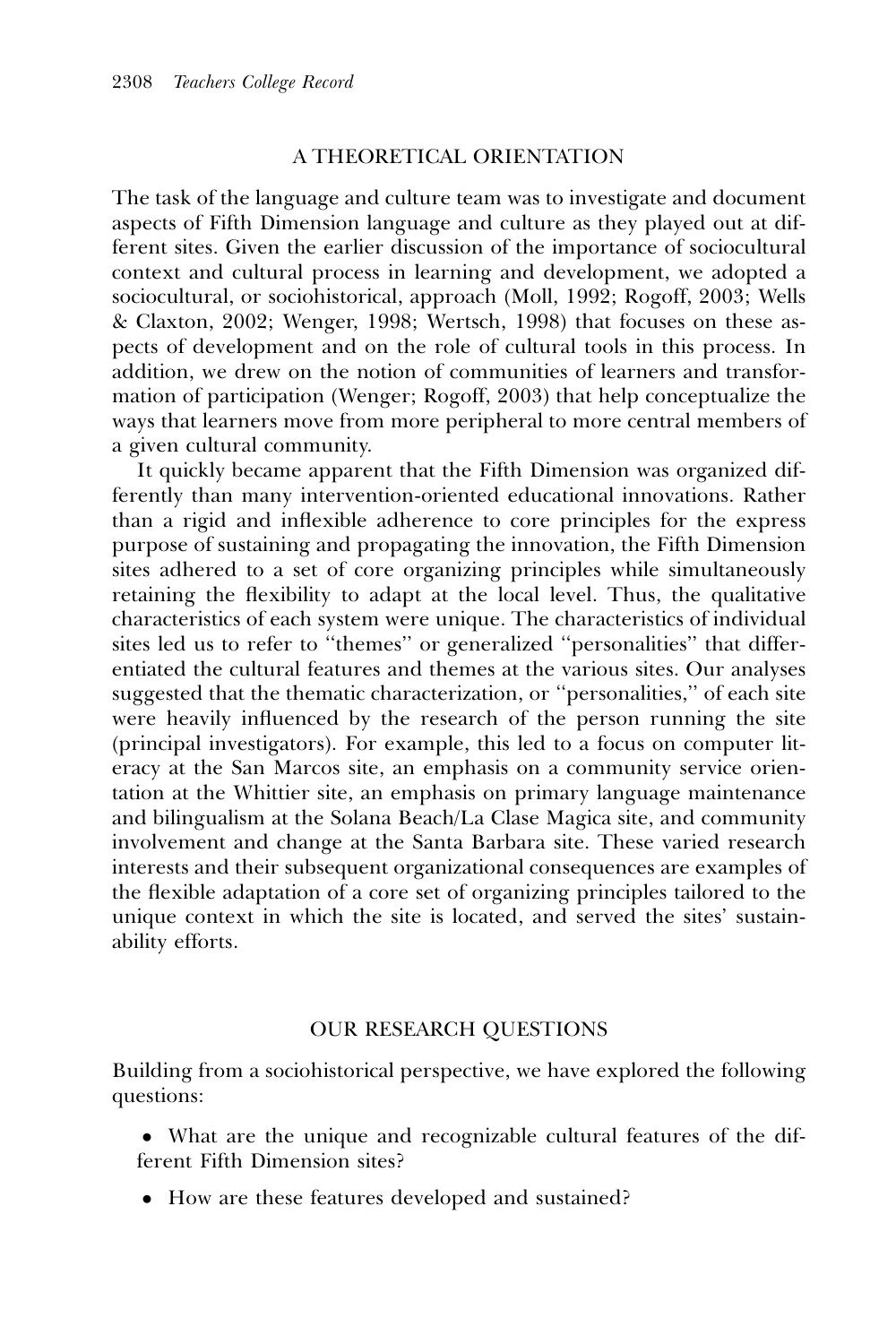! How do participants become enculturated into the Fifth Dimension culture?

! How is success and failure defined and ''marked'' within the Fifth Dimension culture?

! What language and literacy outcomes are associated with participation in the Fifth Dimension?

# DATA SOURCES

# COURSE SYLLABUS AND STUDENT APPLICATIONS

Although undergraduate students' participation in the Fight Dimension was voluntary, they were required to ''apply'' to the course. This was not due to lack of space (although space at every site is an issue), but rather to make it clear to students at the outset the course's time and space demands and restrictions. Review of these applications provided a unique view into each site's representation of itself and into students' understandings of the nature of the Fifth Dimension.

# STUDENT SURVEYS

The research team developed a standard university student survey for distribution at each of the four focus sites. Students were prompted about their academic background, experience with children, community involvement, and experience with computers. The information gathered from the surveys highlighted the characteristics of students participating in the activity across the system. We anticipated that the students' previous school-based experience, coursework, and out-of-school experience with communities and children would influence the field notes generated at each site.

# UNDERGRADUATE STUDENT FIELD NOTES

As part of fulfilling the course requirements, students attended Fifth Dimension sites twice per week and generated written accounts of their interactions in field notes. Field notes were submitted to the university course instructor via electronic mail. Student field notes were designed to capture students' recollections regarding their interactions with children during their site visits.

# INTERVIEWS

Members of the language and culture team conducted periodic interviews with key participants at each site. The interview sessions provided the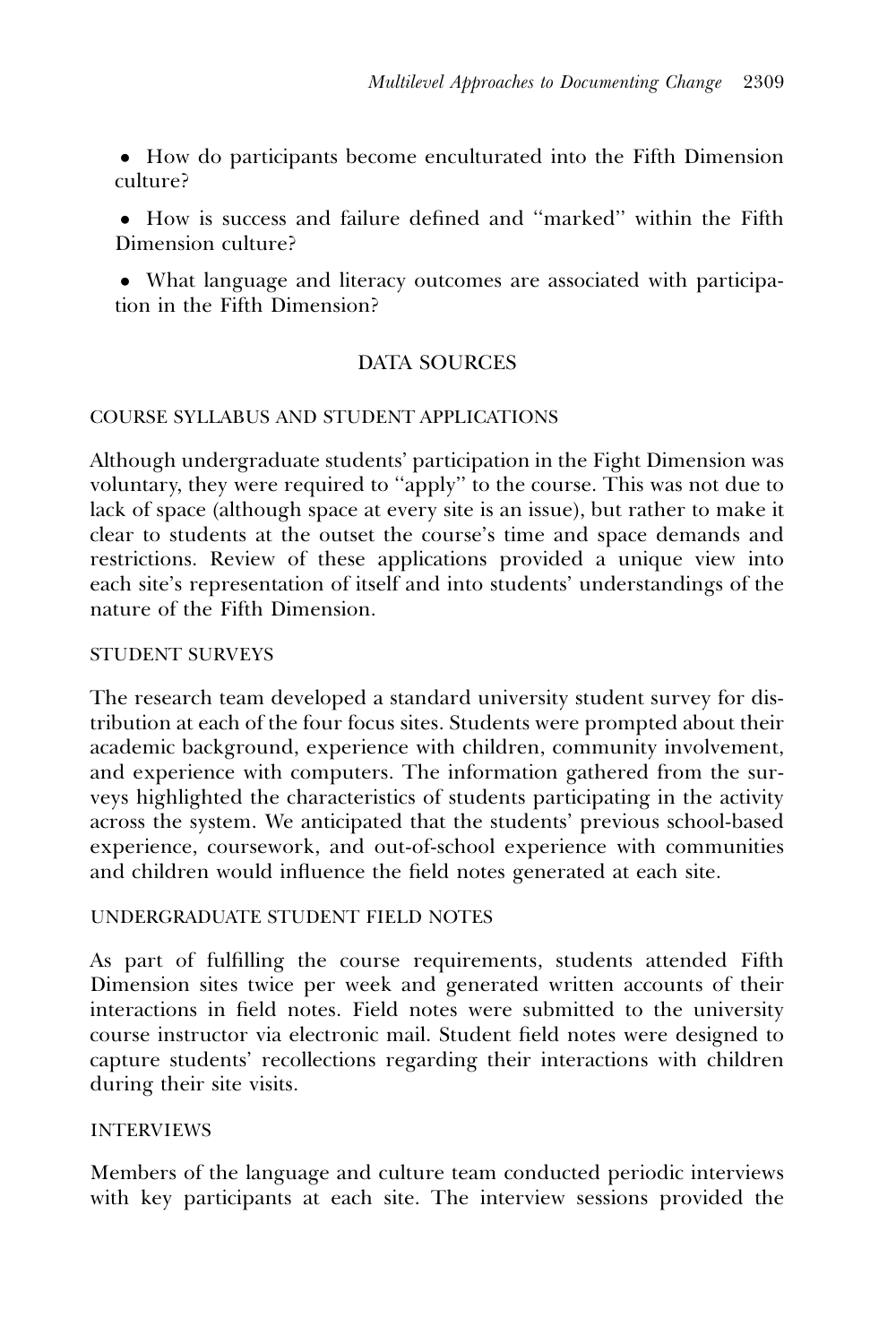participants with a venue for reflection regarding specific site issues and topics not often afforded to those in charge of site operation and course instruction. Information gained from these interviews offered the research team members (the authors) important perspectives on the site organization, implementation, and routine procedural activity.

## RESEARCH TEAM FIELD NOTES

These written accounts were based on observations made by research team members. One member of the evaluation team was assigned to each of the four research sites. Each member routinely visited the research site (typically one to two times per week) and became familiar with the operations and routines at the site as well as with the site participants (children, university students, staff). After each visit, field notes were written to document the ongoing activities, features, and changes at the site, particularly those that related to the use of language and culture. These notes supplemented the accounts of site activity routinely generated by university students, site coordinators, and project directors. From the team members' ''outsider'' perspective, these notes detailed information such as the enculturation of newcomers to the site, the management style of the site, and other typical interactions. In this way, the research team members were able to ''make the familiar strange.'' The outsider role allowed for the recognition and documentation of features of everyday activities and routines that might otherwise go unnoticed or be deemed unimportant by those participants intimately involved.

From these more general notes, patterns were identified regarding the regularities and differences in the nature and types of activity settings (Tharp & Gallimore, 1988) afforded children at each of the research sites. Review of the field notes indicated that activity settings across the sites represented both common features among the sites and unique characteristics of specific individual sites.

## LANGUAGE ASSESSMENT SCALES (LAS)

The Language Assessment Scales (LAS; oral) were administered to children participating in the Fifth Dimension activity during the fall and spring. The instrument was used as a standardized measure of children's language proficiency, rated on a 5-point scale based on performance on five separate subtest components, including (1) picture identification (objects); (2) picture identification (action words); (3) listening comprehension (a) yes/no response and (b) oral retelling; (4) minimal sound pairs (listening comprehension); and (5) phonemes (oral production).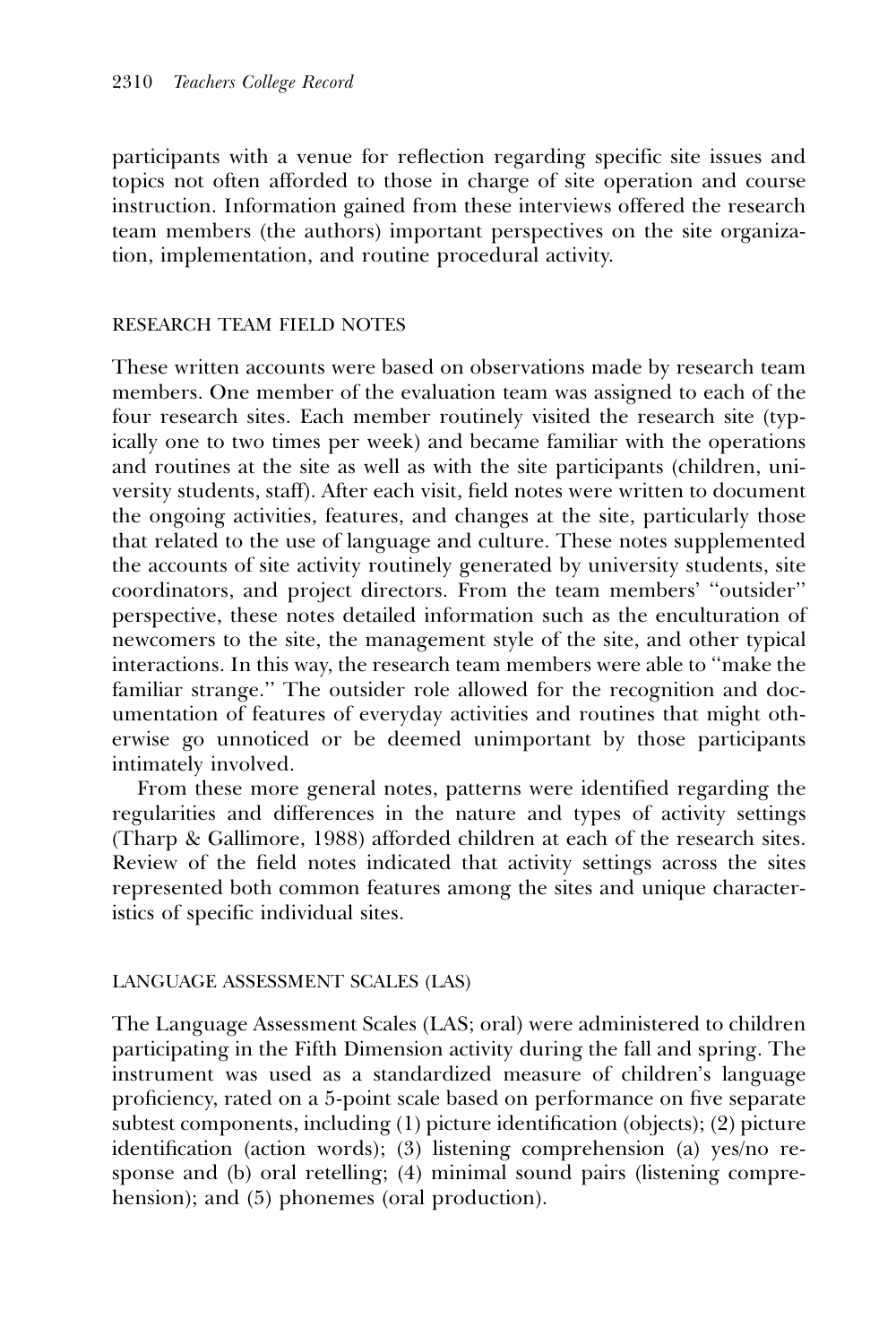Children's language dominance as identified by the LAS was the basis for the selection of either the Spanish or English version of a writing task embedded in a computer-based game, Ace Reporter Reading & Writing. This game simulates a newsroom setting. Children selected game options according to those simulated in the game task card according to ''headline'' information. Children were engaged in a series of fact-finding activities to gain information about the news incident. Children were guided through the game options by their quest to answer who, what, when, how, and why questions. When children believed they had sufficient information, they requested an appointment with the editor, who then ''quizzed'' the children on the above-mentioned questions.

# SITE PROFILES

The language and culture team generated site profiles to accurately portray the complexity and synergy of the varied elements operating at each of the sites. Based upon the data generated from each of the above-described data sources, the team members drafted composite descriptions of each of the sites that characterized a ''typical'' session or routine. This was a way for us to reconcile our effort to ''foreground'' and ''background'' particular data sources while maintaining a focus on the overall picture and the overarching goals of each site. For example, understanding the beliefs and values held by those who participated at the site was essential in judgments that deemed particular artifacts essential and others not.

# METHODOLOGICAL ISSUES

In attempting to capture the uniqueness of the sites, we confronted several methodological issues that required adaptations of the work of the research team. We will address each of the issues in the remainder of the paper. A summary of these is presented in Table 1.

# THE UNIT OF ANALYSIS: WHAT IS AN APPROPRIATE THEORETICAL PERSPECTIVE?

As Rogoff (2003) noted, transmission and acquisition views of learning and development have been predominant in psychology and educational practice. Normally this orientation generates questions such as the following: Where is information stored? How is it retrieved? How is information generalized across situations? How is information translated into action? Often this framework is useful for traditional evaluation activities that focus on the outcomes of individuals as a result of participation in some activity or treatment. Although information gained through such questioning is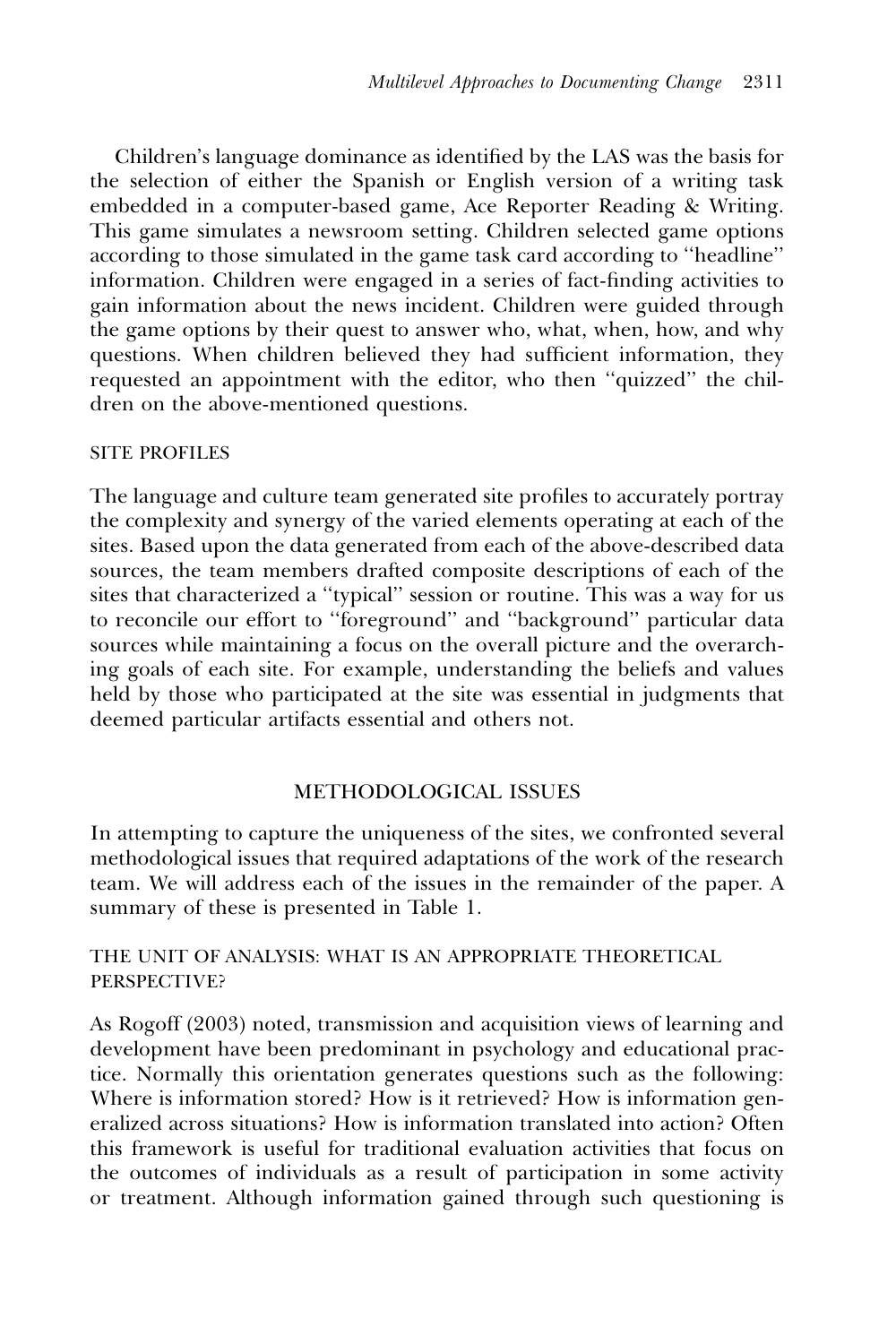# Table 1. Methodological Issues in the Evaluation of Language and Culture in the Fifth Dimension

## Theoretical Framework & Unit of Analysis

#### • Issue

There was a strong press for both individual data and outcomes and for processes and outcomes involving a larger unit of analysis (dyads, groups of participants such as undergraduate students, whole sites, or even the entire consortium).

## • Why Problematic

Most theoretical frameworks emphasize one aspect over the others or simply ignore other aspects.

## ! Adaptation/Solution

Adopt a theoretical framework that permits backgrounding and foregrounding of specific planes or levels of analysis while taking all levels into account.

## Insider vs. Outsider Perspective

## • Issue

Traditional outsider stance is too narrow and inadequate to capture the cultural features of the settings.

## • Why Problematic

Although evaluation is traditionally seen as strictly an outsider's job, this perspective by itself was found to be inadequate to capture the essence of the settings in appropriate detail.

## ! Adaptation/Solution

Adapt data collection such that both outsider and insider sources are drawn on.

## Product vs. Process Data

## ! Issue

There existed a push for both product and process outcomes.

## • Why Problematic

The need for data on the effects of participation in the Fifth Dimension, such as language and literacy development, had to be balanced with data on how the sites functioned as cultural settings.

## ! Adaptation/Solution

Adopt a multimethod data collection strategy, including collaboration with other evaluation teams.

## Assumptions About the Treatment

## • Issue

Traditional assumptions about treatments violated principles of voluntary participation, self-selection of activities, inconsistent attendance, etc.

## • Why Problematic

The nature of the organizing principles of the Fifth Dimension violate traditional considerations regarding reliability and validity in comparing sites.

## • Adaptation/Solution

Evaluate on a site-by-site basis, measure effects of treatments where possible, or describe development descriptively or on a case study basis.

# Evaluation Design

## • Issue

Traditional designs were quickly found to be too narrow or otherwise inadequate.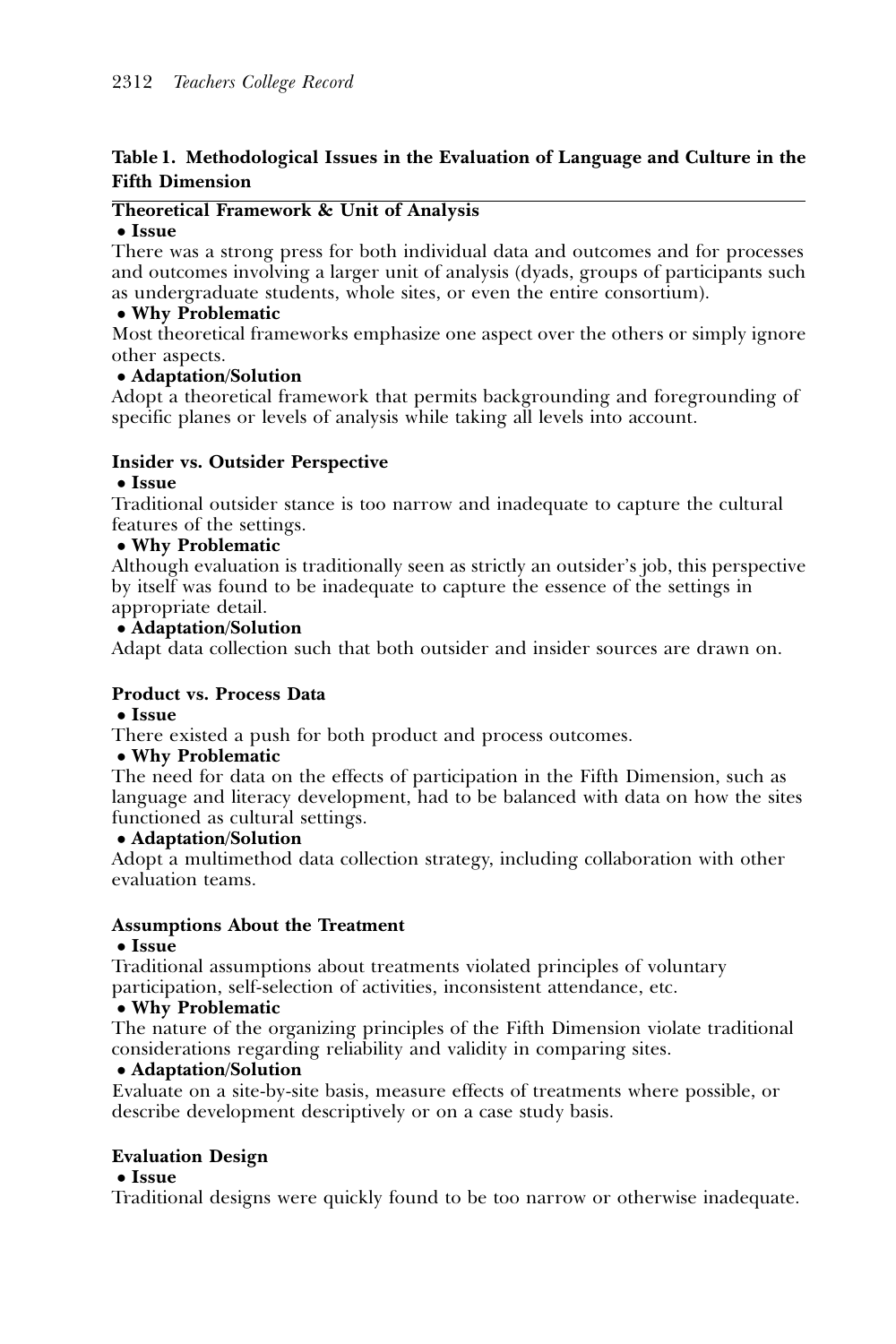#### Table 1. (Continued)

#### • Why Problematic

It became clear that although there were common principles that organized the cultural features and behavior of the sites, there was marked diversity among them.

#### • Adaptation/Solution

Pursue common questions and data collection strategies across sites but allow for flexibility and strive to capture common and unique features of each site search for a commonality in diversity.

#### Intrusiveness of Data Collection

#### • Issue

Data collection was sometimes seen as a threat to the sensitive environments created at the sites.

#### • Why Problematic

Requiring students to complete certain tasks was seen as disruptive to these.

## • Adaptation/Solution

Some tasks were embedded in the maze as part of ongoing activities, and tasks were sometimes administered by site personnel known to the students.

useful, it does not retain a holistic view of the dynamics of participants' interactions.

As an alternative framework, Rogoff (1995) proposed a useful extension of sociocultural theory that assisted the language and culture team in addressing the evaluative task. Rogoff proposed a view of learning and development as a dynamic process of transformation of participation in a given community of practice. Rogoff 's framework orients research to answer questions such as, What are the activities in which people participate? Why and with whom and with what? How do the activity, its purpose, and people's roles in it transform? How do different activities relate to each other currently, historically, and prospectively?

Participation in any sociocultural activity, such as that in the Fifth Dimension community, was assumed to occur on many planes, or levels, of interaction. Rogoff has suggested that a complete account of learning and development must take into account three levels. The *personal plane* involves individual cognition, emotion, behavior, values, and beliefs. In educational research, this might correspond to studies of individual student or teacher actions, psychological characteristics, or competence. The *interpersonal or social plane* includes communication, role performances, dialogue, cooperation, conflict, assistance, and assessment. In educational research, this is often addressed in studies of teaching/learning interactions, such as a study of cooperative learning groups. The *community or institutional plane* involves shared history, languages, rules, values, beliefs, and identities. This is sometimes addressed in studies of entire schools, districts, professions, neighborhoods, tribes, or cultures.

Sociocultural theory in general emphasizes that these three planes are inseparable; moreover, language is the primary force that defines and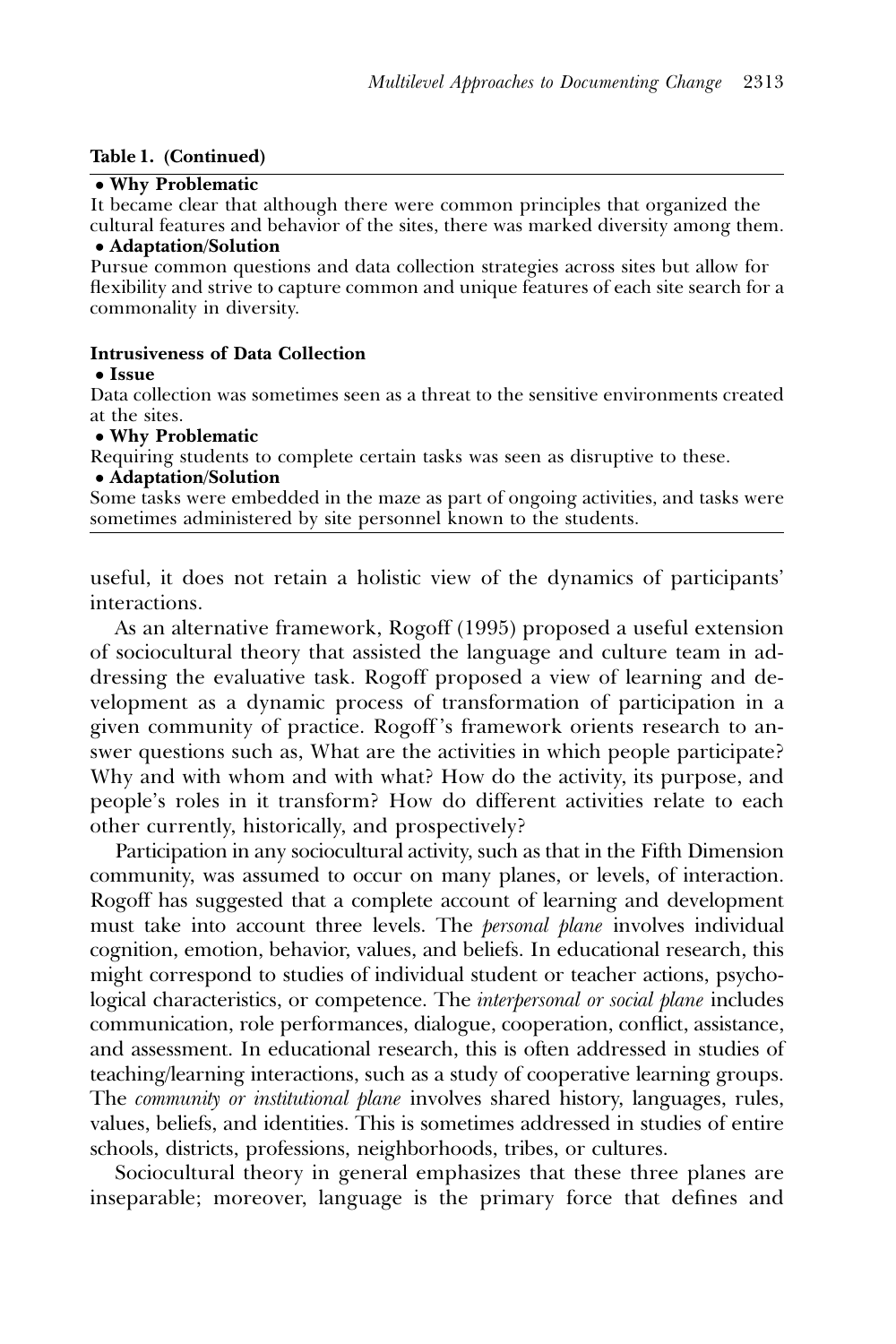connects these planes. While one plane might be foregrounded and the other planes backgrounded for a particular study or analysis, a complete account of learning and development needs to consider all three planes. In practice, the smallest unit of analysis that contains all three planes simultaneously is the activity setting, or the ''who, what, when, where, why, and how'' of the routines that constitute everyday life (Tharp & Gallimore, 1988). Several data sources were collected that were representative of participants' activity within each of the three planes: individual plane (e.g., scores on Language Assessment Scales; interviews); interpersonal plane (e.g., field notes), and community plane (e.g., site profiles, field notes). Importantly, unlike traditional evaluation research, the unit of analysis here is greater than the individual; rather, it is the individual in interaction with others in a specific activity setting. This unit of analysis, along with the practice of foregrounding and backgrounding various planes of development for different purposes, formed the basic theoretical foundation for the study.

## DATA COLLECTION: INSIDER AND OUTSIDER PERSPECTIVES

Often, evaluation is equated with a neutral, uninvolved stance with a high premium on the outsider point of view as a way to minimize bias. We found that such a perspective was limiting because it resulted in a less than valid picture of the sites. Early on in our work, it became clear that the Fifth Dimension sites followed a flexible model of implementation, thus making inflexible data collection strategies minimally useful. We therefore opted for a data collection strategy that relied on site-specific analysis, with an eye toward the consequences for the larger Fifth Dimension project.

A central part of this strategy involved combining data representative of both insider and outsider perspectives. Insider sources of data included course syllabi and student applications, course readings, student surveys, undergraduate field notes, and interviews with site participants. Outsider sources of data included field notes by language and culture team members, the Language Assessment Scales, the Ace Reporter Reading & Writing tasks, and videotape shared with the process evaluation team.

Our general strategy for data collection was to have a specific member of the research team conduct observations and interviews at each site on a regular basis, arrange visits by other team members on a less regular basis, use site-based data such as field notes, artifacts, and individual-child data, and collaborate with other evaluation teams to provide a combination of insider and outsider perspectives. Our approach to data collection required us to consider the interaction among direct and indirect participants. Although the insider and outsider labels appear to be distinct ''either/or'' categories, in reality, they were accurately conceived of as points along a continuum that collectively yielded a more complete portrayal of each site's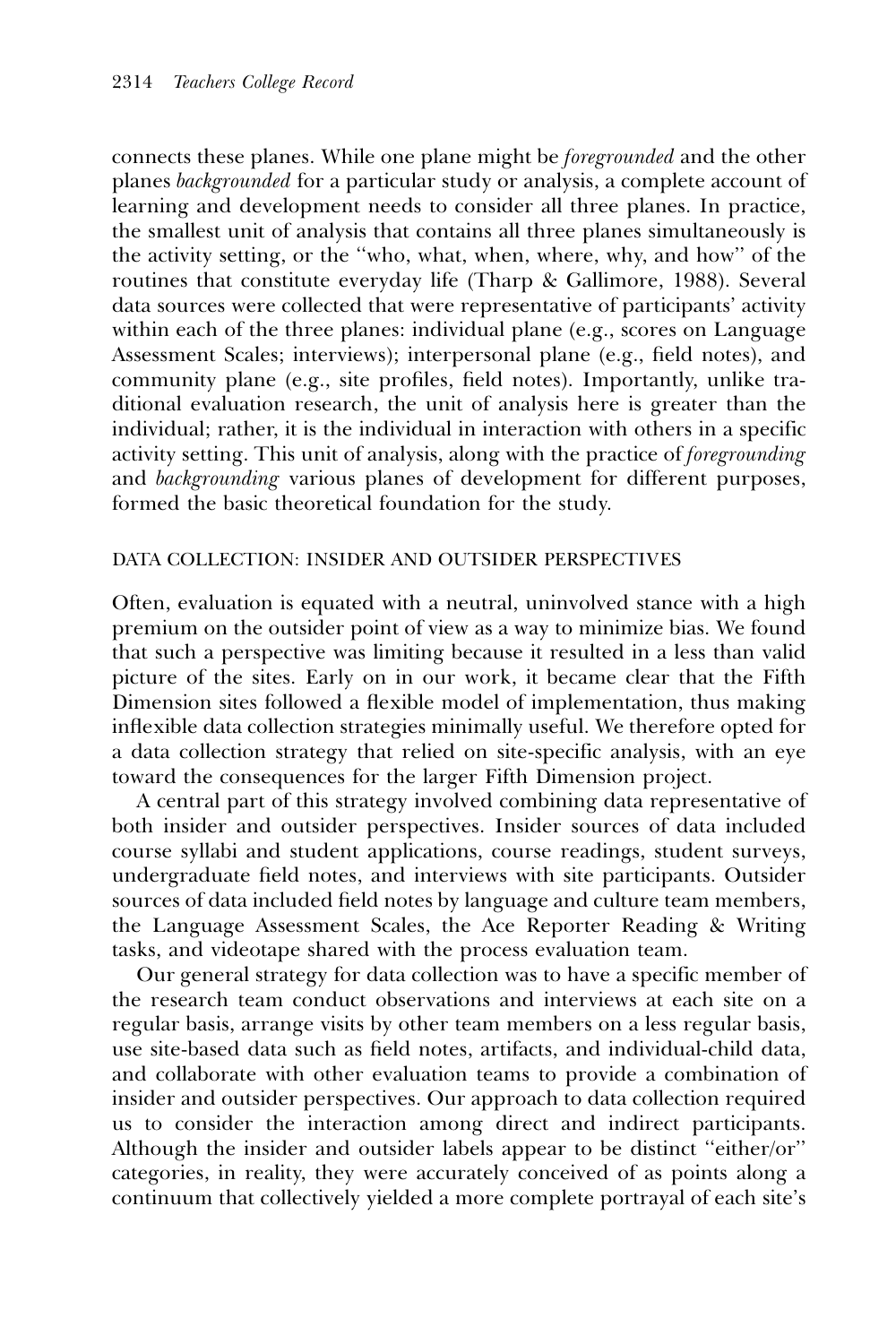dynamics. In our work, we have identified participants as either insiders or outsiders according to their investment and relationship to the site (e.g., the participants' role and scope of responsibilities).

Members of the outsider group included evaluation team members, parents stopping by to pick up their children, and other children who were temporary visitors. Each participant had particular reasons and motivations for being at site. In the case of evaluation team members, the role did not typically include responsibility to be a direct participant with children, but rather to be involved directly, observing and documenting the language and cultural practices of each site.

Members of the insider group included the site coordinator, the principal investigator, and the undergraduate students responsible for daily operations at the site. However, their distinct roles and responsibilities within the activity marked each insider differently. In this way, undergraduate students were typically invested with children for an intense, yet brief (10 weeks), period, while site coordinators and site directors had less concentrated interactions with children but were engaged with children for potentially much longer periods of time. Expertise also varied among specific groups of insiders. For instance, site directors might know more about policy issues and funding, while day-to-day implementation issues were more familiar to site coordinators. These varied perspectives provided different views on similar topics, as illustrated in the following examples.

## LANGUAGE AS A RESOURCE: LA CLASE MAGICA/SOLANA BEACH

With an explicit focus on language and bilingual development, participants at La Clase Magica were aware of the site's focus. However, not all participants were equally comfortable with their own linguistic backgrounds. Some university students, for example, were self-conscious about their Spanish abilities and expressed this concern in field notes. ''I don't know enough Spanish to help them . . . I mean I might say something wrong or in the wrong way.'' In contrast, the principal investigator of the site viewed the university student language issues as a positive occasion for children to act as language ''experts'' and serve as an asset to their university partners' successful engagement in Spanish-based computer games. According to the principal investigator, this reversal of ''expertise'' was necessary for progress within the culture of the La Clase Magica site and was designed to afford children with genuine opportunities to ''teach'' the university students.

## QUALITY V. QUANTITY: SAN MARCOS

Though children were offered many activity choices at this Boys and Girls Club, the Fifth Dimension had no trouble attracting a large number of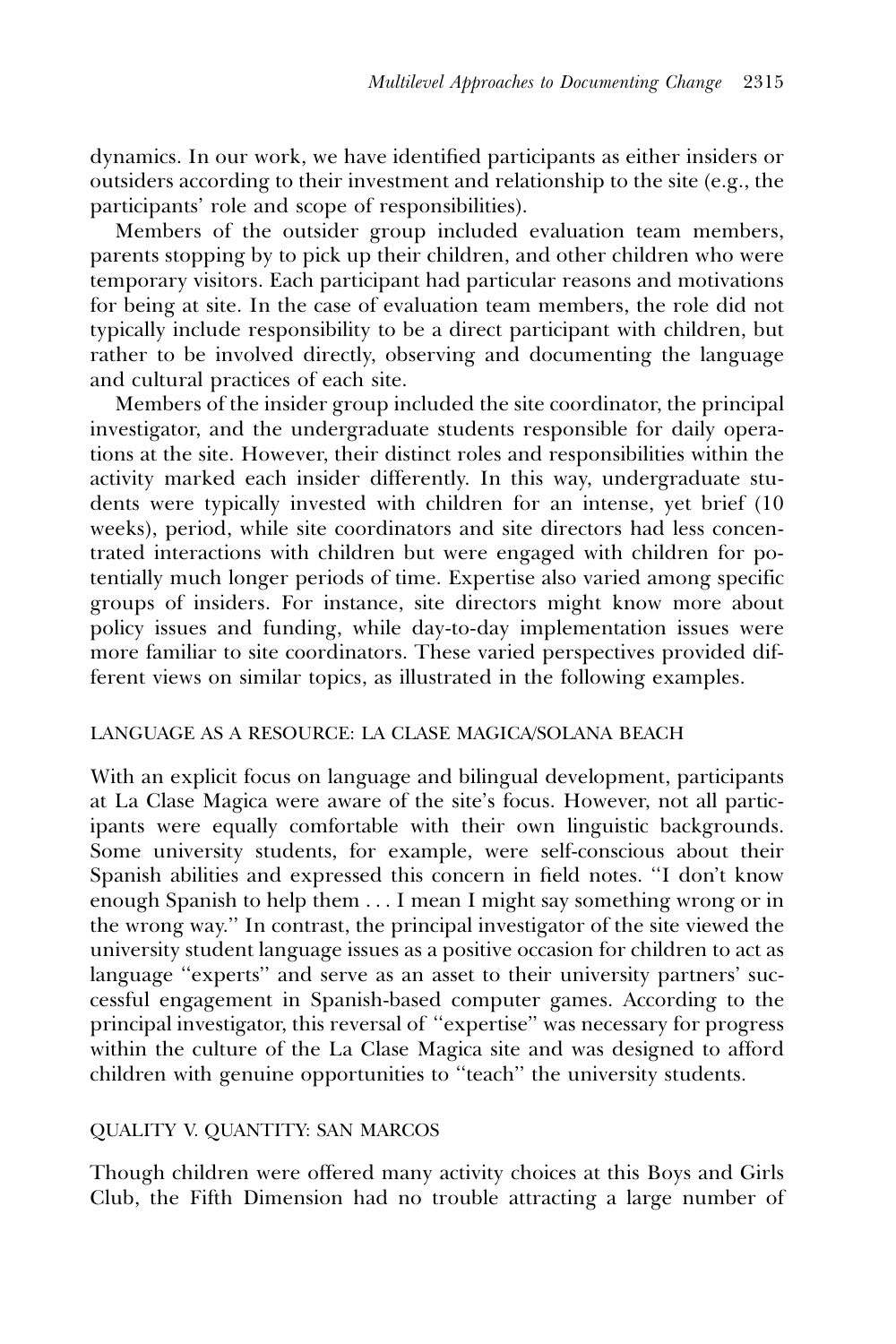regularly attending children. Balancing multiple goals that at times appeared to be at odds (e.g., pleasing children, collecting data) with each other was particularly difficult for the site coordinator, who stated, ''It is difficult to keep the kids out when we have just too many interested and they want to come . . . it is hard for me to tell them to come back later.'' Yet the principal investigator had a vested interest in maintaining a setting that was conducive to supporting research, as expressed in the following interview excerpt: ''I understand we have many children, but I want to provide optimal interactions among the children that are present . . . this helps too with keeping better records and accurate data . . . the optimal ratio is 2 children to 1 university student.''

# A MEANS TO AN END/AN END IN ITSELF: WHITTIER

Maintaining positive relationships with the host institution is paramount to the sustainability of all the various sites in the consortium. However, such relationships often require compromise, as the following statement made by the principal investigator of the site makes clear: ''One of the concessions we've made with our host institution [Boys and Girls Club] is that as part of the educational outreach we make sure that children first go to the 'homework club' before they can come to the 5th D. In a way we serve as a carrot for the kids to get their homework done. Though I believe that often the kids who would benefit most from 5<sup>th</sup> D are those that can rarely come because they don't finish their school tasks/homework.'' Of course, the children had their own opinions of their prerequisite visits to the homework club: "I don't get it, why can't we just go in—why do we have to do our homework first? . . . I come after school so I can play, not do more school."

# VOLUNTARY ATTENDANCE/MANDATORY ACTIVITIES: SANTA BARBARA

As a voluntary program, the Fifth Dimension has little leverage for enticing children's participation other than providing them with a unique learning environment. At times, the voluntary status of children's participation poses a challenge for the university student, whose attendance is mandatory. In this case, a teacher education student reflects on this issue: ''It's a little crazy in here, I really try to keep the kids to their goals, you know the schedule of working on the computer games while they are in here, but . . . it's just a lot different than how I work with kids at school [student teaching classroom field placement].'' Attempting to keep everyone engaged, the site coordinator suggests, ''I tell the students that it is a balance of keeping the kids interested in their goals, but not so rigid that they don't want to come back at all.''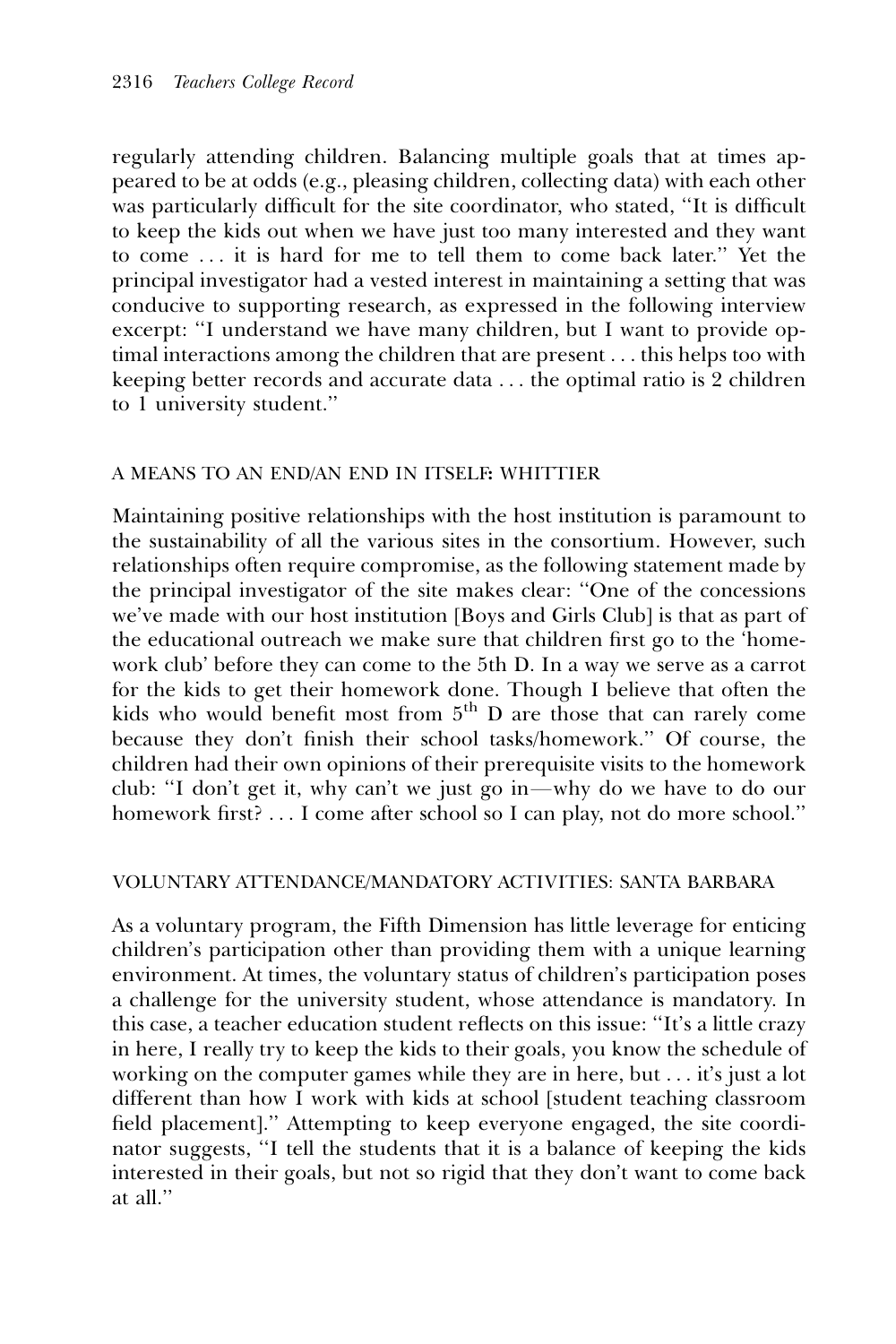Coupling insider and outsider accounts of site life afforded a balanced portrayal and allowed participants to address their specific area of expertise.

## PROCESS VS. PRODUCT DATA

Although individual child outcomes, including language and literacy growth, were important products to be examined through discrete measures, unique cultural features of the sites required a different orientation. Following Rogoff 's framework described earlier, we found the induction of novices into the Fifth Dimension to be a useful exemplar of the transformation of the participation process. This cultural ritual was a common feature of all of these sites, yet each site had its own unique traditions. We noted that that this *transformation* was not a unidirectional process; the participant's change in status transformed his or her role and responsibilities within the Fifth Dimension and also served to simultaneously transform the Fifth Dimension learning community.

The transformation of participation requires a fundamental change in the individual's way of being within a given context. A few examples will demonstrate that change at this level can have far-reaching implications, indeed, causing changes in the transformation of the site. For example, a child participant who attends regularly and has completed required tasks may choose to continue attending the site but assuming a different role: that of a wizard's assistant. In this capacity, the collective knowledge about games, computer idiosyncrasies, and the general normative culture is maintained within the system, yet their duties and status among the group have also changed. The cadre of young wizard assistants also transforms the site by providing additional resources for novice participants of all ages. The distributed knowledge represented increases the potential for all participants to be successful within the Fifth Dimension culture.

A second example of individual and site transformation pertains to the type of interactions between university students and their child partners. The success of a Fifth Dimension site requires that university participants may need to transform their interactions with children based on past experience to those that are likely to engender the specific skills that are valuable within the Fifth Dimension culture (e.g., collaboration, risk taking). For example, university students who have had experience with children as tutors need to adjust their approach with children and adopt a colearner/ follower position rather than the more familiar role of provider/leader, because children's continual participation in the activity establishes them as the experts. If university students do not assume the role of colearner during their site visits, the Fifth Dimension culture will change and ultimately suffer the loss of one of its key core principles: culture of collaboration.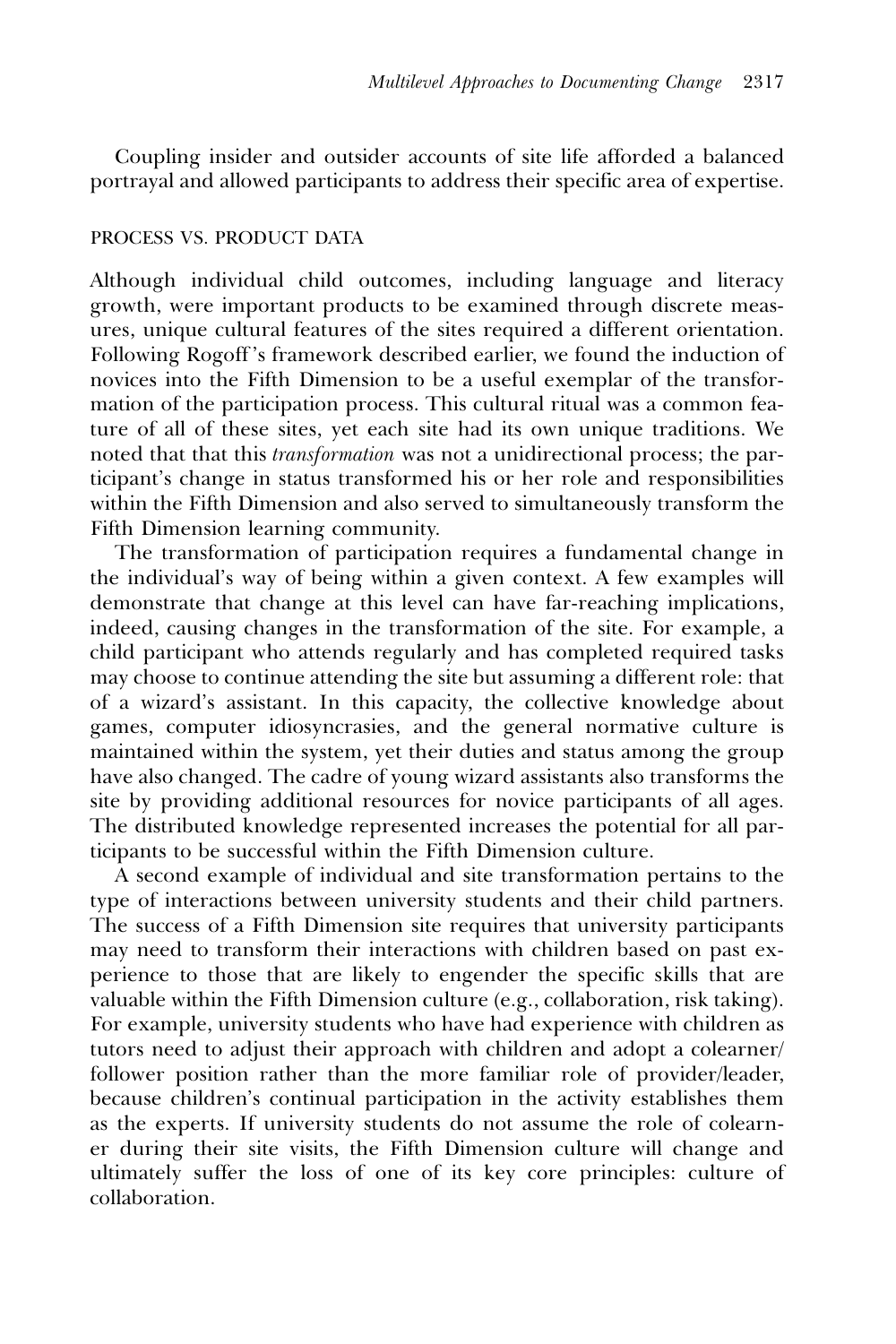These transformations of individuals over time in turn yield changes within a site, and ultimately transform the multisite system research collective. Noting transformations in a system as complex as the Fifth Dimension requires an ecological approach to analysis that treats the data in relationship to one another, such that information and interactions are woven together. The data can be artificially held steady and examined long enough to understand their separate contribution to the system, then replaced into the context. Ironically, the potential for documenting transformations (and thus development) was enhanced in instances of breakdown, when an aspect of the site was not working and required modification. These ''discoordinations'' helped expose the goals, needs, and interests of those involved and therefore highlighted each site's personality.

The various kinds of data collected and the analysis methodologies used by the research team allowed each site to be viewed as a dynamic, rather than a linear, system. When changes occurred, they often stemmed from imbalances in the structure of the site and its participants. As new ways of mediating these crises were developed, they often led to changes in the structure of the site system, similar to the way that a rock thrown into a pond causes a series of ripples. The following example illustrates this complexity.

## THE RIPPLE EFFECT: A SPECIFIC EXAMPLE OF SOCIOCULTURAL ACTIVITY IN CONTEXT.

The *wait list*, a phenomenon at one of the research sites, illustrates how the combination of agendas and goals interfaced—and in some cases competed—with one another in practice. At times, the relationships among existing routines, artifacts, and activity settings exposed one situation that led to a series of subsequent changes in a pattern akin to a ripple effect.

The optimal undergraduate/child ratio at the San Marcos site was 1 or 2 children to each undergraduate. The room size and the number of undergraduates enrolled in the course limited the number of children allowed entry. The ratio rule was established to ensure quality interaction and to reduce competition among the children. Prior to the wait list, children often physically jockeyed for position outside the door. If there were insufficient numbers of university students to serve them based upon the specified ratio, children were denied entry. Without an alternative, children periodically knocked on the door to review the possibility of a vacancy throughout the session, causing numerous interruptions.

The wait list was initiated to regulate stand-by status of child participants by formalizing their position on the list and therefore providing them the assurance of a ''fair'' entrance policy. The wait list also allowed children the ''freedom'' to participate in other activities offered at the Boys and Girls Club while waiting for Fifth Dimension admittance and therefore reduced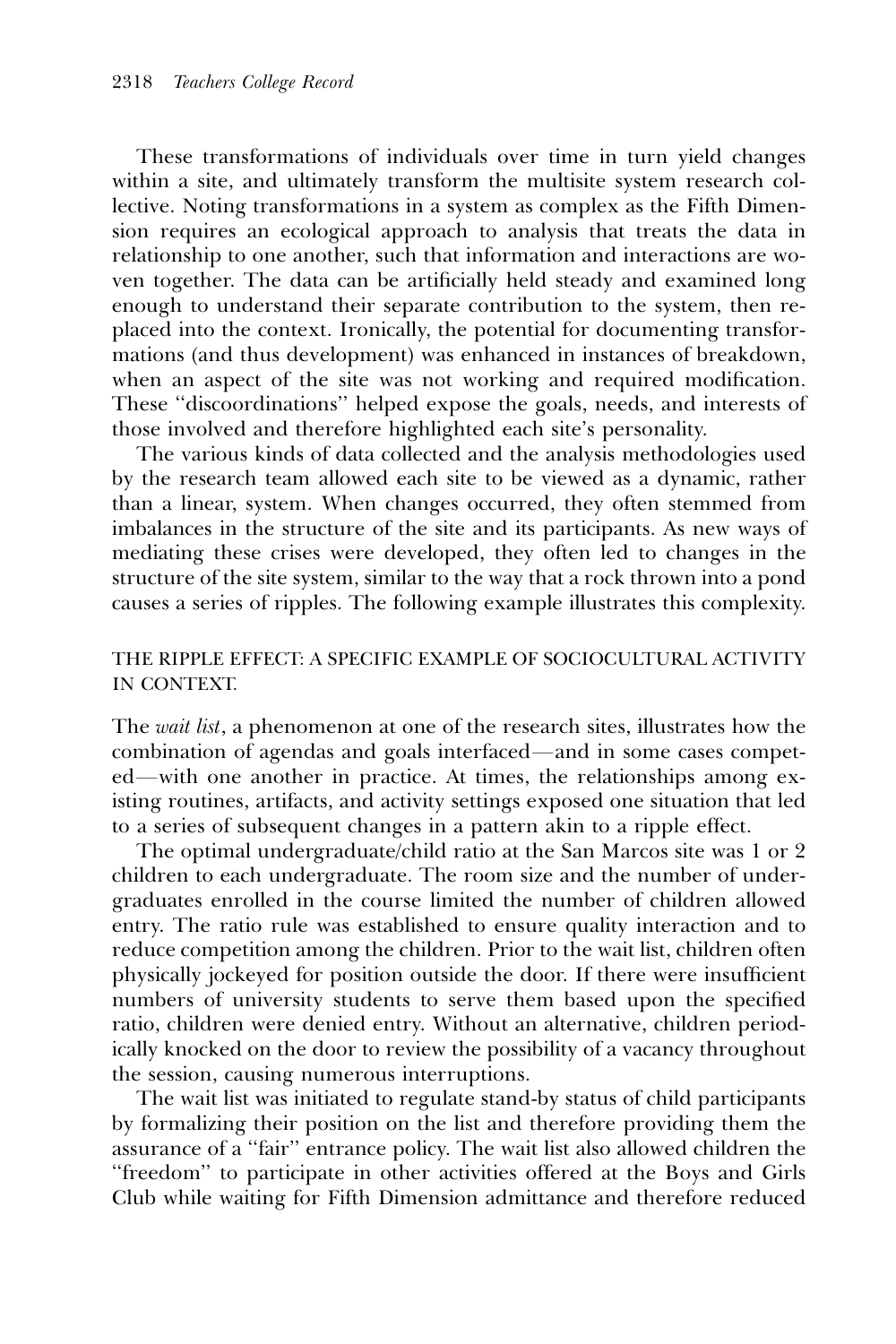the number of interruptions and inquires. However, the wait list ''resolution'' resulted in unforeseen problems. The wait list was typically checked at the beginning of each site session by the site coordinator, who compared the names on the list with those who lined up outside the Fifth Dimension door. Those physically present and on the list were allowed into the session first. Given children's variable attendance and the ''temporary'' status of the university wizard assistants, the site coordinator often was the only Fifth Dimension participant who could reliably identify children by name. Ultimately, the wait list required the site coordinator to personally locate children on the list as vacancies occurred. Locating children often required looking for them throughout the club. In addition, because university students' participation was a required activity for course credit, students looked to the site coordinator to find them children; they were eager to have "something to do" and "someone to do it with."

Our multilevel approach and sociohistorical orientation to the activity suggested that we employ various perspectives to better understand the wait list phenomenon. For example, the physical list of names constituted an important cultural artifact designed to regulate activity. The physical space and associated interactions while the wait line formed were important activity settings that characterized this site. The set of negotiated practices established as the routines necessary for entrance into the activity further characterized daily life at this site. The wait list did regulate daily site attendance, although it required the organization of the physical artifacts, shifted the roles and responsibilities of participants, and had implications for the negotiations of university course requirements. Similarly, other activities and artifacts that changed in their use over time resulted in subsequent changes to the overall system and were therefore both causes of change and effects of change. These ripple effects were identified (a) during the original site development, including artifacts, activities, and the cultural practices surrounding them; (b) during the subsequent discoordinations or unforeseen problems as a result of progress; and  $(c)$  in the resulting modifications to the system and the ensuing creation of new iterations of artifacts, activities, and cultural practices. Change was made visible through tracking discoordinations (breakdowns) using a combination of product and process approaches to data analysis.

#### EVALUATION DESIGN

Initially, there was discussion among team members regarding the possibility of intersite comparisons across various dimensions typical of a traditional comparative approach. It soon became clear that although sites shared a common set of organizing principles, traditional comparisons on narrow dimensions would be of limited use. Rather, we opted for a case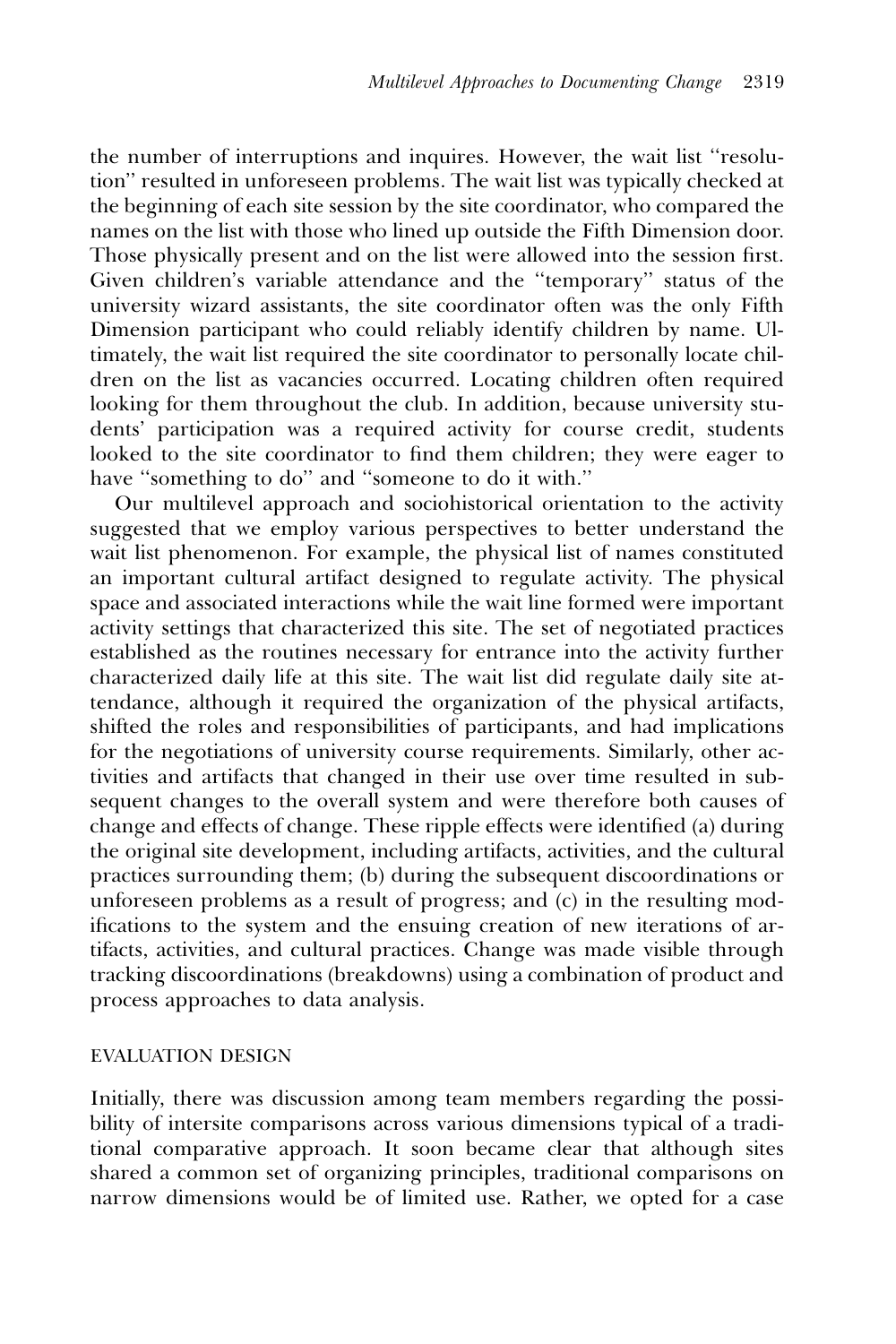study approach. By generating a ''site profile'' for each site based upon our review of all the data sources, we were able to identify grounded research questions that could be pursued across all sites. We also allowed for common data collection strategies across the sites, while allowing for flexibility. In essence, we followed a strategy of trying to discover the commonality amid the diversity represented by the sites' day-to-day routines, cultural practices, uses of artifacts, and overall themes or personalities.

## ASSUMPTIONS ABOUT THE TREATMENT

The Fifth Dimension was designed to accomplish ''school-like'' goals (e.g., literacy development) in a ''non-school-like'' environment (e.g., voluntary participation). The organizing principles and structure that characterized the sites as a whole suggested that they differed in fundamental ways from most school activities. These unique features of the Fifth Dimension and other similar alternative environments may attract students whose attendance in traditional and formal learning settings is unlikely. We found that these features make it difficult, if not impossible, to achieve the level of control considered necessary to evaluate the effect of any treatment or program on children's learning. For instance, children's attendance in the Fifth Dimension is completely voluntary, often resulting in inconsistent attendance. Voluntary participation makes the investment in data collection intense, with no assurance of a return for this effort. Moreover, activities are normally self-selected so that the nature of a child's participation might be qualitatively different from that of any other student, making comparisons among children difficult.

We attempted to address these issues in various ways. For example, in analyzing the individual product level data, we attempted to relate student changes to the amount of participation by individual children. A second strategy was to employ a larger unit of analysis than the individual child. For example, in looking at language use, we noted clear patterns in the relative amounts of English and Spanish used in a site as a whole rather than in individual children. Another strategy was to collaborate, where possible, with other research teams to share data where appropriate and thus combine resources. Finally, as discussed earlier, we adopted a multilevel and multimethod strategy of data collection that allowed us to examine several aspects of the same dimension, such as language use over time.

## INTRUSIVENESS OF DATA COLLECTION

Addressing the research questions required a range of data collection and analysis procedures. Insider information was most appropriate for answering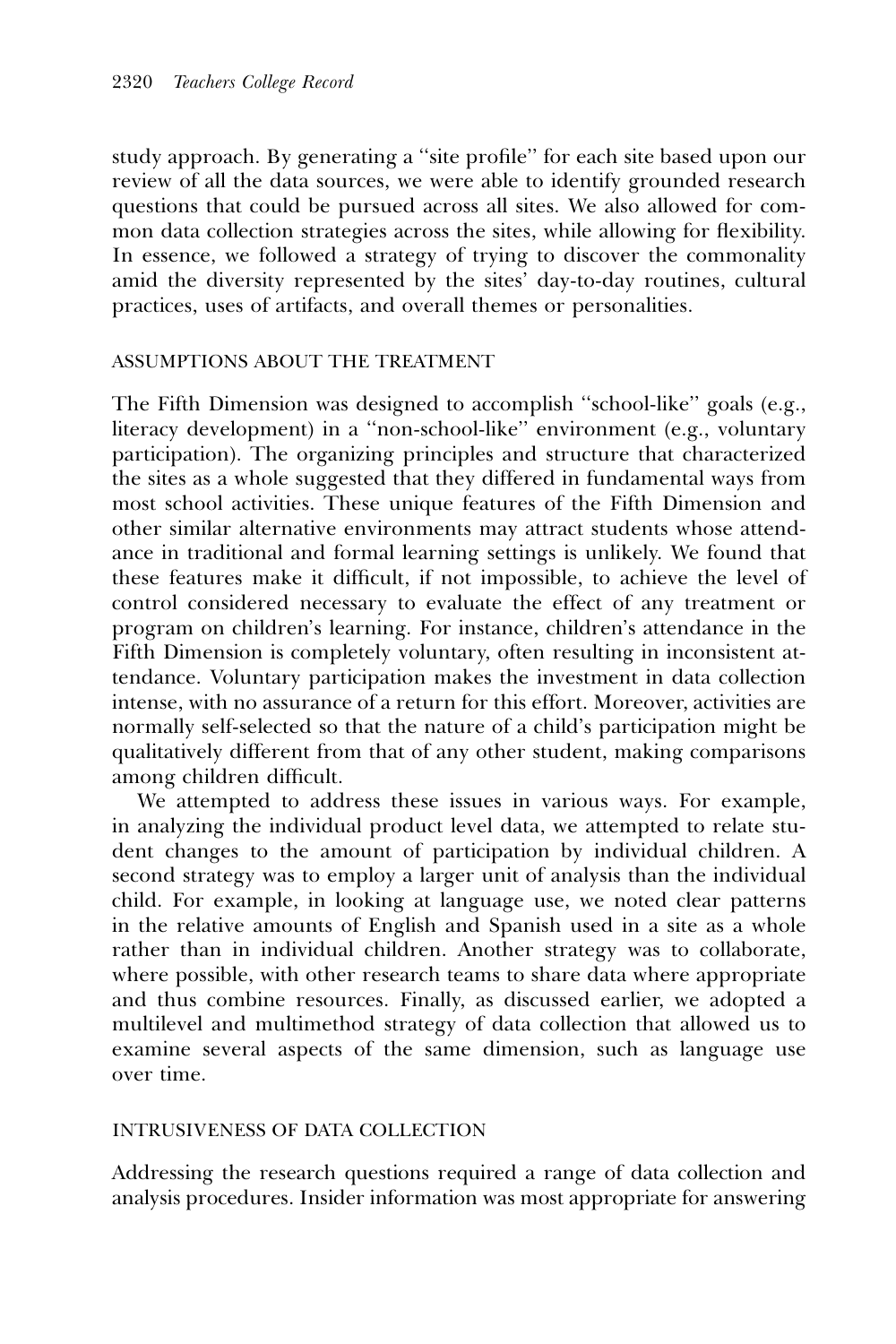the first query regarding the cultural features of the Fifth Dimension. Delineating the nature of these cultural features and how they developed was best addressed through the review of field notes generated by direct participants—that is, insiders to the activity. These data included field notes written by undergraduate students who were directly engaged in tasks with children, and field notes written by the site coordinator, who recorded daily events at the site. Indeed, many of the field notes were sent via electronic mail directly to the accounts of the language and culture team and were therefore minimally intrusive to site's daily operations.

The questions related to the enculturation process in the Fifth Dimension and the local definitions of success were addressed by reviewing information gained in the direct interviews of each of the site coordinators and the site directors. Their distinct roles provided them the experience and distance from focused interaction with children useful to their reflection of and identification of overarching patterns.

The language and literacy outcomes associated with participation in the Fifth Dimension required the documentation of performance on more formal measures not directly connected to everyday site activities. Members of the research team thus administered tests and collected data. It is the last question that required the most school-like of data collection procedures: the Ace Reporter Reading & Writing tasks. The obtrusiveness of these measures was problematic because of the nature and cultural organization of the Fifth Dimension sites. Most activities, as mentioned earlier, were self-selected by students. In addition, sometimes the undergraduatechild or child-child collaborations were fragile, especially in early stages or for students who tended to have difficulty participating in such types of interactions. The need of the research team to have children engage in certain tasks, in a certain way, and at certain times bumped up against the cultural norm of the sites to maintain a particular type of environment for its participants. Although the use of rewards for participation and completion was considered, the team felt uncomfortable with this approach because it conflicted with the basic cultural norms of the sites.

One strategy that proved relatively successful was to embed the tasks in the maze, which was already used as a coordinating device at each site. In this way, the distinction between a ''research task'' and ongoing, more familiar activities was minimized. Another strategy was to have site staff help to collect data where possible, because they were more familiar to the students and were perceived as nonthreatening. Also, at each site, the team member who most consistently collected field notes was drawn on as a valuable resource and after extended time at site became a familiar figure to the participants, thus making data-collection activities easier.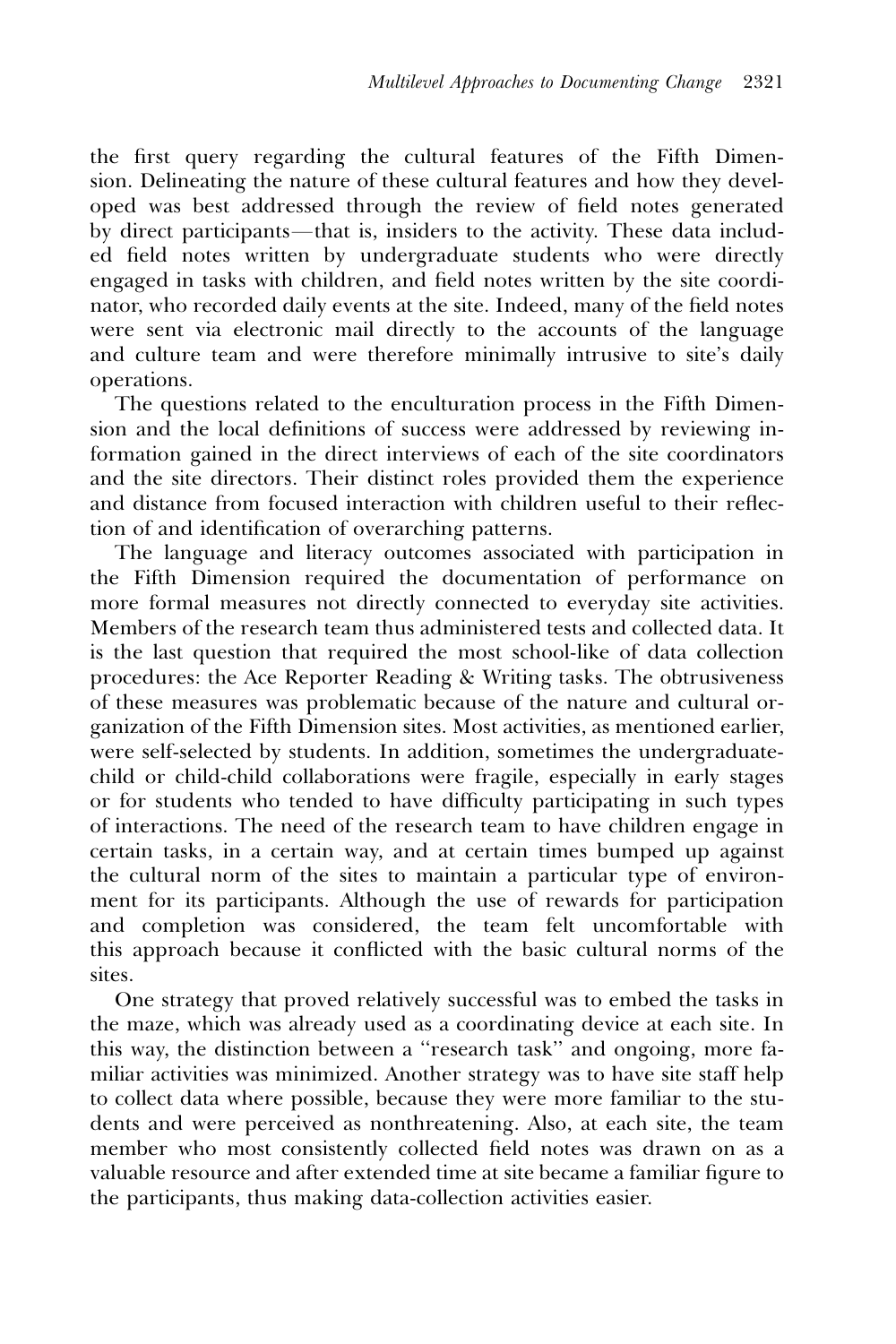## **CONCLUSION**

Even as alternative educational programs are financially supported, the sanctioned means with which researchers and program developers document success of all educational programs has progressively narrowed. The current federal pressure for traditional experimental designs with an emphasis on what works is favored for the purposes of packaging and replicating, and ultimately for scaling up (National Clearinghouse for Comprehensive School Reform, 2003). In contrast, our alternative research design draws upon sociocultural theory as a model and sought to understand the underlying dynamics of specific contexts to identify generalizable principles while allowing for local context variation.

We have found that a multimethod, multilevel analysis approach was the most useful for studying the complexities of the Fifth Dimension for several reasons. First, the complexities of each site made them appear unstructured and even at times chaotic; however, our analysis revealed the systematic organization of each site. Second, although language analyses most often focus on individual students, we were able to document varied constellations of language and culture that characterized the site as a whole but that were not as visible in specific individuals. Third, there was an important tension related to sites' attempts at producing a unique collective identity while maintaining core principles of the overall consortium. Finally, features that made the sites ''non-school-like'' (e.g., volunteer attendance and selfselection of activities) were problematic for conducting a ''clean'' analysis of the effects of children's participation. Although these features made documentation and evaluation difficult, we believe that settings such as the Fifth Dimension warrant greater investigation both for the challenge they pose standard, traditional evaluation models and for their broader implications for children's school success.

#### References

- Anyon, J. (1980). Social class and the hidden curriculum of work. Journal of Education, 162, 69–92.
- California Department of Education. (1994). Kids' time: A school age care program guide. Sacramento: Child development department, California Department of Education.
- Cole, M. (Ed.) (in press). Creating and sustaining alternative educational activities: diversity as a tool for educational design. New York: Russell Sage.
- Cuban, L. (1991). Reforming again and again and again. Educational Researcher, 19(2), 2–11.
- Eder, D. (1983). Ability grouping and students' self-concepts: A case study. Elementary School Journal, 84(2), 149–161.
- Erickson, F. (1986). Qualitative methods in research on teaching. In M. C. Wittrock (Ed.), Handbook of research on teaching (3rd ed., pp. 119–161). New York: Macmillan.
- Erickson, F. (1987). Transformation and school success: The politics and culture of educational achievement. Anthropology & Education Quarterly, 18, 335–356.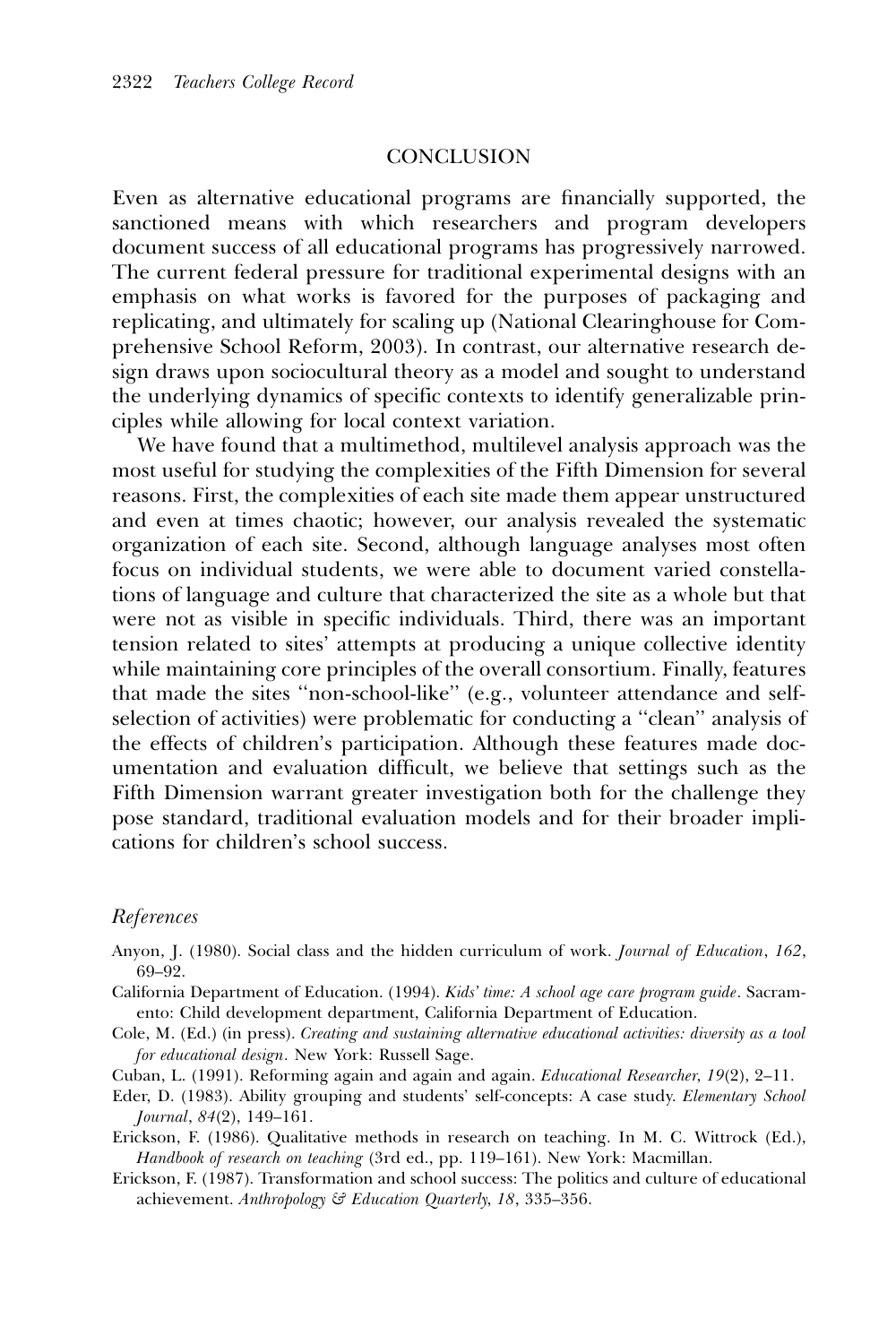- Gallego, M. A., & Blanton, W. E. (2002). Cultural practices in Fifth Dimension sites around the world. In R. Garner, Y. Zhao, & M. Gillingham (Eds.), Hanging out: Community-based afterschool programs for children (pp. 137–147). Westport, CT: Bergin & Garvey.
- Gallego, M. A., & Cole, M. (2001). Classroom culture and culture in the classroom. In V. Richardson (Ed.), Handbook of research on teaching (4th ed., pp. 951–997). Washington, DC: American Educational Research Association.
- Gamoran, A. (1987). The stratification of high school learning opportunities. Sociology of Education, 60(3), 135–155.
- Gamoran, A. (1989). Measuring curriculum differentiation. American Journal of Education, 97, 129–143.
- Gibson, M. (1997). Exploring and explaining the variability: Cross national perspectives on the school performance of minority students. Anthropology & Education Quarterly, 28, 318– 329.
- Gutierrez, K. D. (2002). Studying cultural practices in urban learning communities. Human Development, 45, 312–321.
- Harklau, L. (2000). From the ''good kids'' to the ''worst'': Representations of English learners across educational settings. TESOL Quarterly, 34, 35–67.
- Heath, S. B. (1983). Ways with words: Language, life and work in communities and classrooms. Cambridge, England: Cambridge University Press.
- Lave, J., & Wenger, E. (1991). Situated learning: Legitimate peripheral participation. Cambridge, England: Cambridge University Press.
- McDermott, R. P. (1993). The acquisition of a child by a learning disability. In S. Chaiklin & J. Lave (Eds.), Understanding practice: Focus on activity and context (pp. 268–305). Cambridge, England: Cambridge University Press.
- Mehan, H., Hubbard, L., & Villanueva, I. (1994). Forming academic identities: Accommodation without assimilation among involuntary minorities. Anthropology  $\mathcal G$  Education Quarterly, 25, 91–117.
- Moll, L. C. (1992). Vygotsky and education: Instructional implications and applications of sociohistorical psychology. New York: Cambridge University Press.
- Moll, L. C., Diaz, S., Estrada, E., & Lopes, L. (1992). Making contexts: The social construction of lessons in two languages. In M. Saravia-Shore & S. F. Arvizu (Eds.), Cross-cultural literacy: Ethnographies of communication in multiethnic classrooms (pp. 339–363). New York: Garland.
- National Clearinghouse for Comprehensive School Reform (NCCSR). (2003). National Clearinghouse for Comprehensive School Reform Newsletter: Using scientifically based research in school reform, 5(3).
- O'Donnell, C. R., Wilson, K. K., & Tharp, R. G. (2002). The cross-cultural context: Lessons from community development projects. In G. B. Melton & R. A. Thompson (Eds.), Toward a child-centered, neighborhood-based child protection system: A report of the consortium on children, families, and the law (pp. 104–114). Westport, CT: Praeger.
- Resnick, L. B. (1991). Literacy in and out of school. In S. R. Graubard (Ed.), Literacy: An overview by 14 experts (pp. 169–185). New York: Noonday Press.
- Rist, R. C. (1970). Student social class and teacher expectations. The self-fulfilling prophecy in ghetto education. Harvard Educational Review, 40, 411–451.
- Rogoff, B. (1991). Apprenticeship in thinking: Cognitive in social context. New York: Oxford University Press.
- Rogoff, B. (1995). Observing sociocultural activity on three planes: Participatory appropriation, guided participation, and apprenticeship. In J. V. Wertsch, P. Del Rio, & A. Alvarez (Eds.), Sociocultural studies of mind (pp. 139–164). Cambridge, England: Cambridge University Press.
- Rogoff, B. (2003). The cultural nature of human development. New York: Oxford University Press.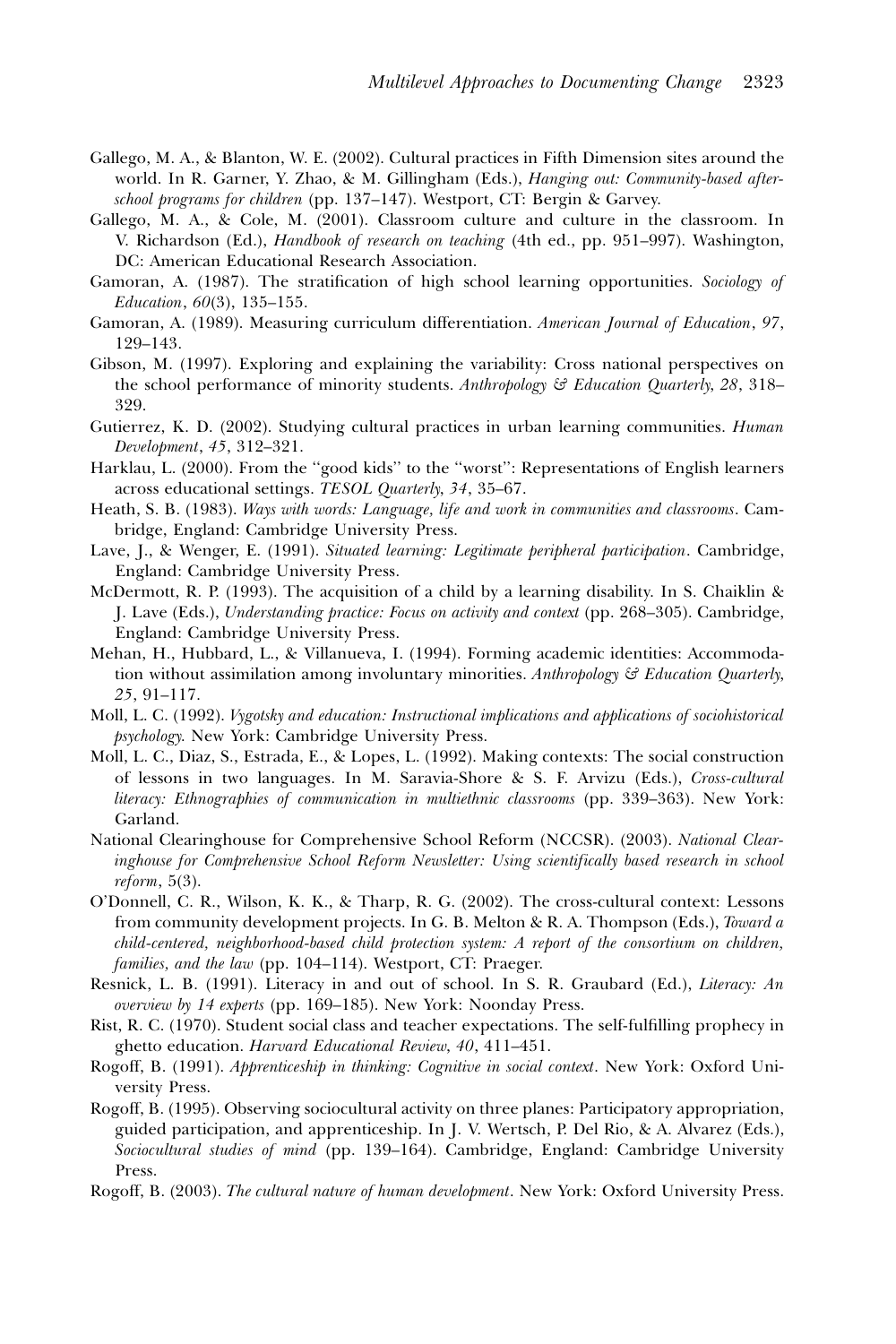- Rogoff, B., Turkanis, C. G., & Bartlett, L. (2001). Children and adults in a school community. New York: Oxford University Press.
- Rueda, R., & Mehan, H. (1986). Metacognition and passing: Strategic interactions in the lives of students with learning disabilities. Anthropology & Education Quarterly, 17, 145-165.

Sarason, S. (1991). The predictable failure of educational reform. San Francisco: Jossey-Bass.

- Schauble, L., & Glaser, R. (1996). Innovations in learning: New environments for education. Mahwah, NJ: Erlbaum.
- Spindler, G. (1982). Doing the ethnography of schooling: Educational anthropology in action. New York: Holt, Rinehart and Winston.
- Tharp, R. G., & Gallimore, R. (1988). Rousing minds to life: Teaching, learning, and schooling in social context. New York: Cambridge University Press.
- Trueba, H. (1987). Success or failure: Learning and the language minority student. Cambridge, England: Newbury House.
- Valencia, R. R. (1998). The evolution of deficit thinking: Educational thought and practice. Bristol, PA: Falmer Press.
- Valdes, G. (1998). The world outside and inside schools: Language and immigrant children. Educational Researcher, 27(6), 4–18.
- Valdes, G. (2001). Learning and not learning English: Latino students in American schools. New York: Teachers College Press.
- Vasquez, O. A. (2003). La clase magica: Imagining optimal possibilities in a bilingual community of learners. Mahwah, NJ: Erlbaum.
- Wells, G., & Claxton, G. (2002). Learning for life in the 21st century: Sociocultural perspectives on the future of education. Malden, MA: Blackwell.
- Wenger, E. (1998). Communities of practice: Learning, meaning, and identity. New York: Cambridge University Press.
- Wertsch, J. V. (1998). Mind as action. New York: Oxford University Press.

MARGARET A. GALLEGO is a professor at San Diego State University in the School of Teacher Education. Her research has focused on the sociocultural influences within learning environments, including schools and after-school clubs that support second language learners' English literacy development. She has also published in the areas of teacher staff development, heterogeneous classrooms, writing and learning disabilities, multiple literacies, and feminist and action research.

ROBERT RUEDA is a professor in the Division of Learning and Instruction in the Rossier School of Education at the University of Southern California. He completed his doctoral work at the University of California at Los Angeles in educational psychology and special education, and he completed a postdoctoral fellowship at the Laboratory of Comparative Human Cognition at the University of California, San Diego. His research has focused on the sociocultural basis of learning and instruction, with a focus on reading and literacy in at-risk students, English learners, and students with mild learning handicaps; professional development; and literacy-related assessment and instruction. His current work is focused on how paraeducators mediate instruction and provide cultural scaffolding to English learners and on issues of reading engagement among inner-city immigrant students. He